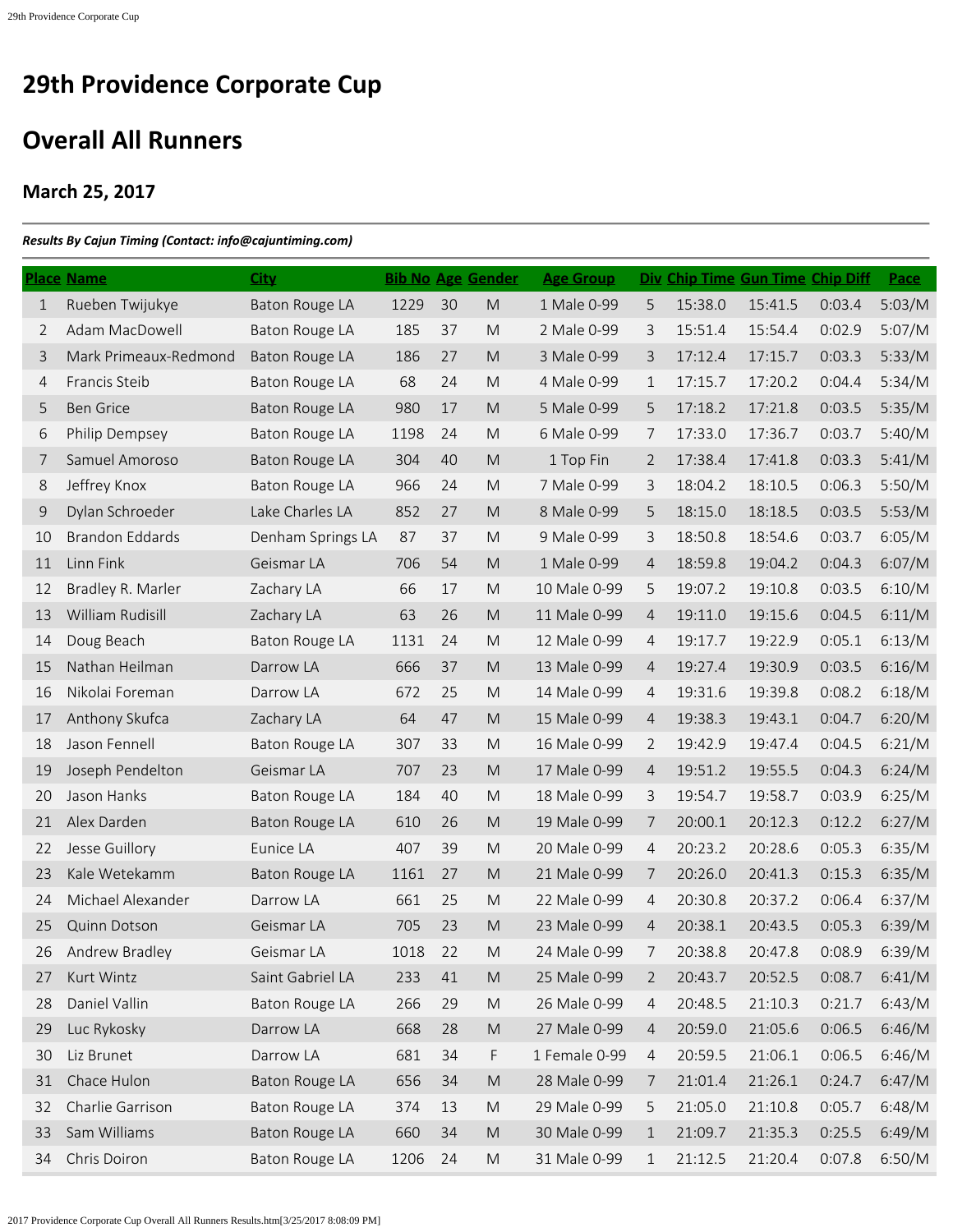| 35 | Kevin Hanegan        | Baton Rouge LA        | 654  | 29 | M                                                                                                          | 32 Male 0-99   | 7              | 21:14.0 | 21:38.6 | 0:24.5 | 6:51/M |
|----|----------------------|-----------------------|------|----|------------------------------------------------------------------------------------------------------------|----------------|----------------|---------|---------|--------|--------|
| 36 | Florian Koeppel      | Darrow LA             | 690  | 31 | M                                                                                                          | 33 Male 0-99   | 4              | 21:19.7 | 21:24.9 | 0:05.2 | 6:53/M |
| 37 | Chris Van Way        | Baton Rouge LA        | 1194 | 54 | M                                                                                                          | 34 Male 0-99   | 7              | 21:22.7 | 23:33.5 | 2:10.8 | 6:54/M |
| 38 | Scott Zapakta        | Geismar LA            | 716  | 26 | M                                                                                                          | 35 Male 0-99   | 4              | 21:26.0 | 22:01.2 | 0:35.2 | 6:55/M |
| 39 | Joseph Matta         | Mandeville LA         | 419  | 36 | M                                                                                                          | 36 Male 0-99   | 7              | 21:28.8 | 21:41.3 | 0:12.4 | 6:55/M |
| 40 | <b>Todd Marks</b>    | Port Allen LA         | 410  | 52 | M                                                                                                          | 37 Male 0-99   | 4              | 21:28.9 | 21:40.4 | 0:11.5 | 6:55/M |
| 41 | Jack Savario         | <b>Baton Rouge LA</b> | 226  | 13 | M                                                                                                          | 38 Male 0-99   | 5              | 21:30.4 | 21:44.7 | 0:14.3 | 6:56/M |
| 42 | Daniel Turnure       | Baton Rouge LA        | 279  | 32 | M                                                                                                          | 39 Male 0-99   | 4              | 21:31.2 | 21:40.7 | 0:09.4 | 6:56/M |
| 43 | Aric Van Iterson     | <b>Baton Rouge LA</b> | 636  | 24 | M                                                                                                          | 40 Male 0-99   | 5              | 21:35.7 | 21:40.2 | 0:04.5 | 6:58/M |
| 44 | Reynolds Leblanc     | <b>Baton Rouge LA</b> | 446  | 35 | M                                                                                                          | 41 Male 0-99   | 1              | 21:38.1 | 21:48.4 | 0:10.3 | 6:59/M |
| 45 | Jeanette Campos      | Baton Rouge LA        | 71   | 27 | F                                                                                                          | 2 Female 0-99  | 5              | 21:38.9 | 21:44.1 | 0:05.1 | 6:59/M |
| 46 | Timothy Chu          | Darrow LA             | 673  | 27 | M                                                                                                          | 42 Male 0-99   | 4              | 21:50.5 | 21:58.3 | 0:07.8 | 7:03/M |
| 47 | Mark Neyland         | Geismar LA            | 748  | 53 | M                                                                                                          | 43 Male 0-99   | 4              | 21:52.2 | 21:56.8 | 0:04.5 | 7:03/M |
| 48 | Aimee Killeen        | Saint Amant LA        | 965  | 41 | F.                                                                                                         | 1 Top Fin      | 3              | 21:56.8 | 22:03.3 | 0:06.5 | 7:05/M |
| 49 | Donna Bryant         | <b>Baton Rouge LA</b> | 1129 | 27 | F                                                                                                          | 3 Female 0-99  | 4              | 21:57.8 | 22:03.6 | 0:05.8 | 7:05/M |
| 50 | Kelvin Corey         | Baton Rouge LA        | 70   | 26 | M                                                                                                          | 44 Male 0-99   | 5              | 21:58.1 | 22:08.2 | 0:10.1 | 7:05/M |
| 51 | John Weinnig         | Baton Rouge LA        | 315  | 35 | M                                                                                                          | 45 Male 0-99   | 7              | 21:58.7 | 22:56.5 | 0:57.8 | 7:05/M |
| 52 | Robin Cobb           | Baton Rouge LA        | 850  | 30 | F                                                                                                          | 4 Female 0-99  | 5              | 21:59.3 | 22:04.3 | 0:04.9 | 7:05/M |
| 53 | <b>Bret Reinhart</b> | <b>Baton Rouge LA</b> | 278  | 22 | M                                                                                                          | 46 Male 0-99   | 4              | 21:59.7 | 22:09.7 | 0:09.9 | 7:05/M |
| 54 | Thomas Duffy         | Darrow LA             | 662  | 36 | M                                                                                                          | 47 Male 0-99   | 4              | 22:02.3 | 22:07.8 | 0:05.5 | 7:06/M |
| 55 | Meghan Wilt          | Baton Rouge LA        | 62   | 25 | F                                                                                                          | 5 Female 0-99  | 4              | 22:03.4 | 22:08.6 | 0:05.2 | 7:07/M |
| 56 | Jeremy Berthon       | Baton Rouge LA        | 534  | 40 | M                                                                                                          | 48 Male 0-99   | 3              | 22:04.6 | 22:10.7 | 0:06.1 | 7:07/M |
| 57 | Cody Rawls           | Baton Rouge LA        | 408  | 29 | M                                                                                                          | 49 Male 0-99   | $\overline{4}$ | 22:04.8 | 22:16.7 | 0:11.8 | 7:07/M |
| 58 | <b>Bas Hermans</b>   | Baton Rouge LA        | 1096 | 30 | M                                                                                                          | 50 Male 0-99   | 5              | 22:07.0 | 22:09.7 | 0:02.7 | 7:08/M |
| 59 | Leah Farihead        | Darrow LA             | 665  | 27 | F                                                                                                          | 6 Female 0-99  | 4              | 22:07.9 | 22:14.2 | 0:06.2 | 7:08/M |
| 60 | Adam Sitar           | Prairieville LA       | 916  | 29 | M                                                                                                          | 51 Male 0-99   | 3              | 22:13.6 | 22:56.9 | 0:43.3 | 7:10/M |
| 61 | German Farias        | <b>Baton Rouge LA</b> | 273  | 29 | M                                                                                                          | 52 Male 0-99   | $\overline{4}$ | 22:13.9 | 22:37.2 | 0:23.2 | 7:10/M |
| 62 | Ed Stauss            | Baton Rouge LA        | 447  | 55 | M                                                                                                          | 53 Male 0-99   | $\mathbf{1}$   | 22:22.6 | 22:32.3 | 0:09.7 | 7:13/M |
| 63 | Laura Pendelton      | Geismar LA            | 708  | 25 | F                                                                                                          | 7 Female 0-99  | 4              | 22:24.2 | 22:31.9 | 0:07.6 | 7:14/M |
| 64 | Rachel Wilson        | Baton Rouge LA        | 537  | 25 | F                                                                                                          | 8 Female 0-99  | 3              | 22:28.1 | 22:34.3 | 0:06.1 | 7:15/M |
| 65 | Marty Reed           | Geismar LA            | 1024 | 46 | $\mathsf{M}% _{T}=\mathsf{M}_{T}\!\left( a,b\right) ,\ \mathsf{M}_{T}=\mathsf{M}_{T}\!\left( a,b\right) ,$ | 54 Male 0-99   | 2              | 22:29.9 | 22:41.7 | 0:11.8 | 7:15/M |
| 66 | Daren Burns          | Gonzales LA           | 105  | 48 | ${\sf M}$                                                                                                  | 55 Male 0-99   | $\overline{4}$ | 22:31.4 | 22:42.9 | 0:11.4 | 7:16/M |
| 67 | <b>Torey Crosby</b>  | Baton Rouge LA        | 356  | 35 | $\mathsf{M}% _{T}=\mathsf{M}_{T}\!\left( a,b\right) ,\ \mathsf{M}_{T}=\mathsf{M}_{T}\!\left( a,b\right) ,$ | 56 Male 0-99   | 5              | 22:31.7 | 22:49.5 | 0:17.8 | 7:16/M |
| 68 | Chad Bacas           | <b>Baton Rouge LA</b> | 305  | 45 | $\mathsf{M}% _{T}=\mathsf{M}_{T}\!\left( a,b\right) ,\ \mathsf{M}_{T}=\mathsf{M}_{T}\!\left( a,b\right) ,$ | 57 Male 0-99   | 2              | 22:32.1 | 22:42.1 | 0:09.9 | 7:16/M |
| 69 | Clay Currier         | <b>Baton Rouge LA</b> | 647  | 34 | $\mathsf{M}% _{T}=\mathsf{M}_{T}\!\left( a,b\right) ,\ \mathsf{M}_{T}=\mathsf{M}_{T}\!\left( a,b\right) ,$ | 58 Male 0-99   | 5              | 22:37.6 | 22:42.8 | 0:05.1 | 7:18/M |
| 70 | Michael Baker        | Denham Springs LA     | 973  | 40 | $\mathsf{M}% _{T}=\mathsf{M}_{T}\!\left( a,b\right) ,\ \mathsf{M}_{T}=\mathsf{M}_{T}\!\left( a,b\right) ,$ | 59 Male 0-99   | 5              | 22:43.6 | 22:58.5 | 0:14.9 | 7:20/M |
| 71 | Beau Clark           | Baton Rouge LA        | 520  | 43 | $\mathsf{M}% _{T}=\mathsf{M}_{T}\!\left( a,b\right) ,\ \mathsf{M}_{T}=\mathsf{M}_{T}\!\left( a,b\right) ,$ | 60 Male 0-99   | 3              | 22:45.5 | 22:51.7 | 0:06.2 | 7:20/M |
| 72 | Jimmy Roberts        | Darrow LA             | 667  | 49 | ${\sf M}$                                                                                                  | 61 Male 0-99   | 4              | 22:46.5 | 22:53.8 | 0:07.2 | 7:21/M |
| 73 | Don Ostemiller       | Geismar LA            | 712  | 44 | M                                                                                                          | 62 Male 0-99   | 4              | 22:48.2 | 23:06.9 | 0:18.6 | 7:21/M |
| 74 | <b>Terrel Thomas</b> | <b>Baton Rouge LA</b> | 536  | 42 | F                                                                                                          | 9 Female 0-99  | 3              | 22:48.5 | 22:52.5 | 0:03.9 | 7:21/M |
| 75 | Angela McGhee        | Denham Springs LA     | 532  | 44 | F                                                                                                          | 10 Female 0-99 | 3              | 22:50.5 | 22:58.3 | 0:07.8 | 7:22/M |
| 76 | Sergio Aviles        | Baton Rouge LA        | 69   | 42 | M                                                                                                          | 63 Male 0-99   | 1              | 22:50.5 | 22:55.7 | 0:05.2 | 7:22/M |
| 77 | <b>Tensey Pricer</b> | Baton Rouge LA        | 535  | 44 | $\mathsf{M}% _{T}=\mathsf{M}_{T}\!\left( a,b\right) ,\ \mathsf{M}_{T}=\mathsf{M}_{T}\!\left( a,b\right) ,$ | 64 Male 0-99   | 3              | 22:51.9 | 22:59.4 | 0:07.4 | 7:22/M |
| 78 | Angelita Campos      | <b>Baton Rouge LA</b> | 67   | 23 | F                                                                                                          | 11 Female 0-99 | $\mathbf 1$    | 22:52.7 | 23:00.3 | 0:07.5 | 7:23/M |
|    |                      |                       |      |    |                                                                                                            |                |                |         |         |        |        |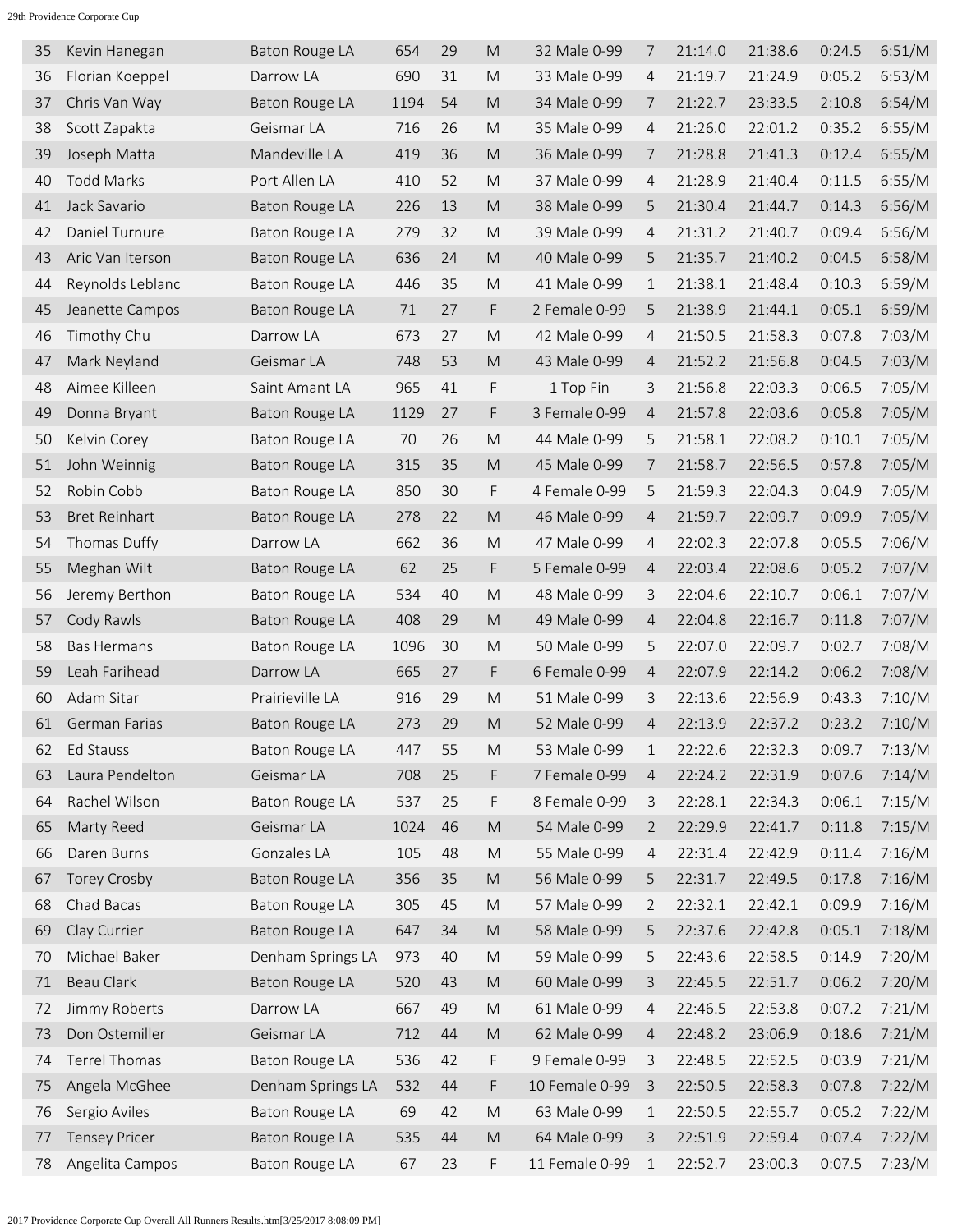| 79  | Michael Luebking   | Baton Rouge LA        | 851  | 30 | M  | 65 Male 0-99   | 5              | 22:55.0 | 23:00.2 | 0:05.2 | 7:24/M |
|-----|--------------------|-----------------------|------|----|----|----------------|----------------|---------|---------|--------|--------|
| 80  | Carlie Boone       | <b>Baton Rouge LA</b> | 183  | 33 | F. | 12 Female 0-99 | 3              | 22:59.4 | 23:03.8 | 0:04.3 | 7:25/M |
| 81  | Melissa Rawls      | <b>Baton Rouge LA</b> | 409  | 29 | F  | 13 Female 0-99 | $\overline{4}$ | 23:01.2 | 23:12.8 | 0:11.6 | 7:25/M |
| 82  | Ralph Caddell      | Gonzales LA           | 1130 | 61 | M  | 1 Male 0-99    | 4              | 23:02.4 | 23:07.8 | 0:05.3 | 7:26/M |
| 83  | Matt Hudson        | Saint Gabriel LA      | 1128 | 27 | M  | 66 Male 0-99   | 4              | 23:03.2 | 23:07.8 | 0:04.5 | 7:26/M |
| 84  | <b>Brad Chaney</b> | <b>Baton Rouge LA</b> | 276  | 49 | M  | 67 Male 0-99   | 4              | 23:03.8 | 23:21.4 | 0:17.6 | 7:26/M |
| 85  | <b>Brad Bokun</b>  | Darrow LA             | 677  | 43 | M  | 68 Male 0-99   | 4              | 23:06.3 | 23:16.7 | 0:10.3 | 7:27/M |
| 86  | Jeremy Menter      | Baton Rouge LA        | 85   | 28 | M  | 69 Male 0-99   | 3              | 23:08.6 | 23:42.5 | 0:33.9 | 7:28/M |
| 87  | Amanda Silvey      | Baton Rouge LA        | 1016 | 43 | F  | 14 Female 0-99 | $\overline{2}$ | 23:08.6 | 23:34.9 | 0:26.2 | 7:28/M |
| 88  | Allen Bringedahl   | Jackson LA            | 205  | 47 | M  | 70 Male 0-99   | $\mathbf{1}$   | 23:08.9 | 23:25.7 | 0:16.8 | 7:28/M |
| 89  | Matt Smith         | Baton Rouge LA        | 1213 | 30 | M  | 71 Male 0-99   | 7              | 23:17.1 | 23:58.3 | 0:41.1 | 7:31/M |
| 90  | James Michiels     | Baton Rouge LA        | 274  | 31 | M  | 72 Male 0-99   | $\overline{4}$ | 23:22.0 | 23:41.8 | 0:19.7 | 7:32/M |
| 91  | Jane Marlin        | <b>Baton Rouge LA</b> | 277  | 23 | F. | 15 Female 0-99 | $\overline{4}$ | 23:25.5 | 23:44.2 | 0:18.7 | 7:33/M |
| 92  | Jennifer Haik      | Darrow LA             | 663  | 41 | F  | 16 Female 0-99 | $\overline{4}$ | 23:31.3 | 23:38.5 | 0:07.2 | 7:35/M |
| 93  | Dawn' Brown        | Prairieville LA       | 963  | 39 | F  | 17 Female 0-99 | $\overline{3}$ | 23:35.2 | 23:41.5 | 0:06.3 | 7:36/M |
| 94  | Tray Achorn        | Baton Rouge LA        | 280  | 30 | M  | 73 Male 0-99   | 4              | 23:36.7 | 23:59.5 | 0:22.7 | 7:37/M |
| 95  | Russ Charbonnet    | Prairieville LA       | 519  | 54 | M  | 74 Male 0-99   | 3              | 23:44.5 | 23:51.8 | 0:07.2 | 7:39/M |
| 96  | Chris Markerson    | Geismar LA            | 231  | 53 | M  | 75 Male 0-99   | 2              | 23:45.6 | 24:03.2 | 0:17.6 | 7:40/M |
| 97  | Philip Ehrlich     | <b>Baton Rouge LA</b> | 291  | 43 | M  | 76 Male 0-99   | 2              | 23:46.4 | 24:04.2 | 0:17.8 | 7:40/M |
| 98  | Casey O'Quin       | <b>Baton Rouge LA</b> | 422  | 38 | M  | 77 Male 0-99   | 7              | 23:46.9 | 23:58.5 | 0:11.6 | 7:40/M |
| 99  | Mitchell Mayard    | Baton Rouge LA        | 310  | 20 | M  | 78 Male 0-99   | 7              | 23:48.6 | 23:59.3 | 0:10.7 | 7:41/M |
| 100 | Michael Trahan     | <b>Baton Rouge LA</b> | 1192 | 29 | M  | 79 Male 0-99   | 7              | 23:53.0 | 24:52.8 | 0:59.7 | 7:42/M |
|     |                    |                       |      |    |    |                |                |         |         |        |        |

|     | <b>Place Name</b>      | <b>City</b>           |      |    | <b>Bib No Age Gender</b> | <b>Age Group</b> |                | Div Chip Time Gun Time Chip Diff |         |        | Pace   |
|-----|------------------------|-----------------------|------|----|--------------------------|------------------|----------------|----------------------------------|---------|--------|--------|
| 101 | Gabrielle Dubroc       | <b>Baton Rouge LA</b> | 306  | 23 | F                        | 18 Female 0-99   | 2              | 23:54.0                          | 24:05.5 | 0:11.5 | 7:43/M |
| 102 | Katrina Sullivan       | Geismar LA            | 955  | 26 | F                        | 19 Female 0-99   | 5              | 23:58.2                          | 24:06.7 | 0:08.4 | 7:44/M |
| 103 | Jonathan Melara        | <b>Baton Rouge LA</b> | 466  | 14 | M                        | 80 Male 0-99     | 5              | 24:00.1                          | 25:09.5 | 1:09.4 | 7:45/M |
| 104 | Caroline Neyland       | Geismar LA            | 747  | 51 | F.                       | 1 Female 0-99    | $\overline{4}$ | 24:00.7                          | 24:14.8 | 0:14.1 | 7:45/M |
| 105 | Heidi Michiels         | <b>Baton Rouge LA</b> | 287  | 31 | F.                       | 20 Female 0-99   | 5              | 24:01.9                          | 24:21.7 | 0:19.7 | 7:45/M |
| 106 | <b>Blake Bourgeois</b> | Geismar LA            | 935  | 52 | M                        | 81 Male 0-99     | 5              | 24:05.9                          | 24:26.1 | 0:20.1 | 7:46/M |
| 107 | John Esteve            | Geismar LA            | 719  | 51 | M                        | 82 Male 0-99     | $\overline{4}$ | 24:16.0                          | 25:04.5 | 0:48.4 | 7:50/M |
| 108 | Ryan Ormerod           | Baton Rouge LA        | 624  | 24 | M                        | 83 Male 0-99     | 5              | 24:17.0                          | 25:26.5 | 1:09.4 | 7:50/M |
| 109 | <b>Brian Small</b>     | Baton Rouge LA        | 150  | 52 | M                        | 84 Male 0-99     | 5              | 24:19.7                          | 24:32.5 | 0:12.8 | 7:51/M |
| 110 | Allen Pearce           | <b>Baton Rouge LA</b> | 288  | 51 | M                        | 85 Male 0-99     | 2              | 24:20.0                          | 24:37.3 | 0:17.2 | 7:51/M |
| 111 | Mike Hollier           | <b>Baton Rouge LA</b> | 321  | 35 | M                        | 86 Male 0-99     | 7              | 24:25.1                          | 24:45.2 | 0:20.1 | 7:53/M |
| 112 | David Recio            | Geismar LA            | 738  | 34 | M                        | 87 Male 0-99     | 4              | 24:26.1                          | 25:12.2 | 0:46.1 | 7:53/M |
| 113 | Cole Diez              | Geismar LA            | 1173 | 27 | M                        | 88 Male 0-99     | 5              | 24:27.0                          | 26:16.8 | 1:49.8 | 7:53/M |
| 114 | Mary Parker            | <b>Baton Rouge LA</b> | 1240 | 28 | F.                       | 21 Female 0-99   | 5              | 24:32.0                          | 25:00.5 | 0:28.4 | 7:55/M |
| 115 | Josh Peak              | Baton Rouge LA        | 1193 | 32 | M                        | 89 Male 0-99     | 7              | 24:33.2                          | 25:31.4 | 0:58.2 | 7:55/M |
| 116 | Jon Synder             | Geismar LA            | 752  | 25 | M                        | 90 Male 0-99     | 4              | 24:33.3                          | 25:22.2 | 0:48.8 | 7:55/M |
| 117 | Hugues Bourgogne       | Darrow LA             | 670  | 51 | M                        | 91 Male 0-99     | $\overline{4}$ | 24:45.1                          | 25:21.4 | 0:36.2 | 7:59/M |
| 118 | Kirk Kallenberger      | Darrow LA             | 664  | 49 | M                        | 92 Male 0-99     | 4              | 24:47.2                          | 24:55.5 | 0:08.2 | 8:00/M |
| 119 | Kim Thickman           | Denham Springs LA     | 86   | 42 | F                        | 22 Female 0-99   | $\overline{3}$ | 24:50.7                          | 25:15.7 | 0:24.9 | 8:01/M |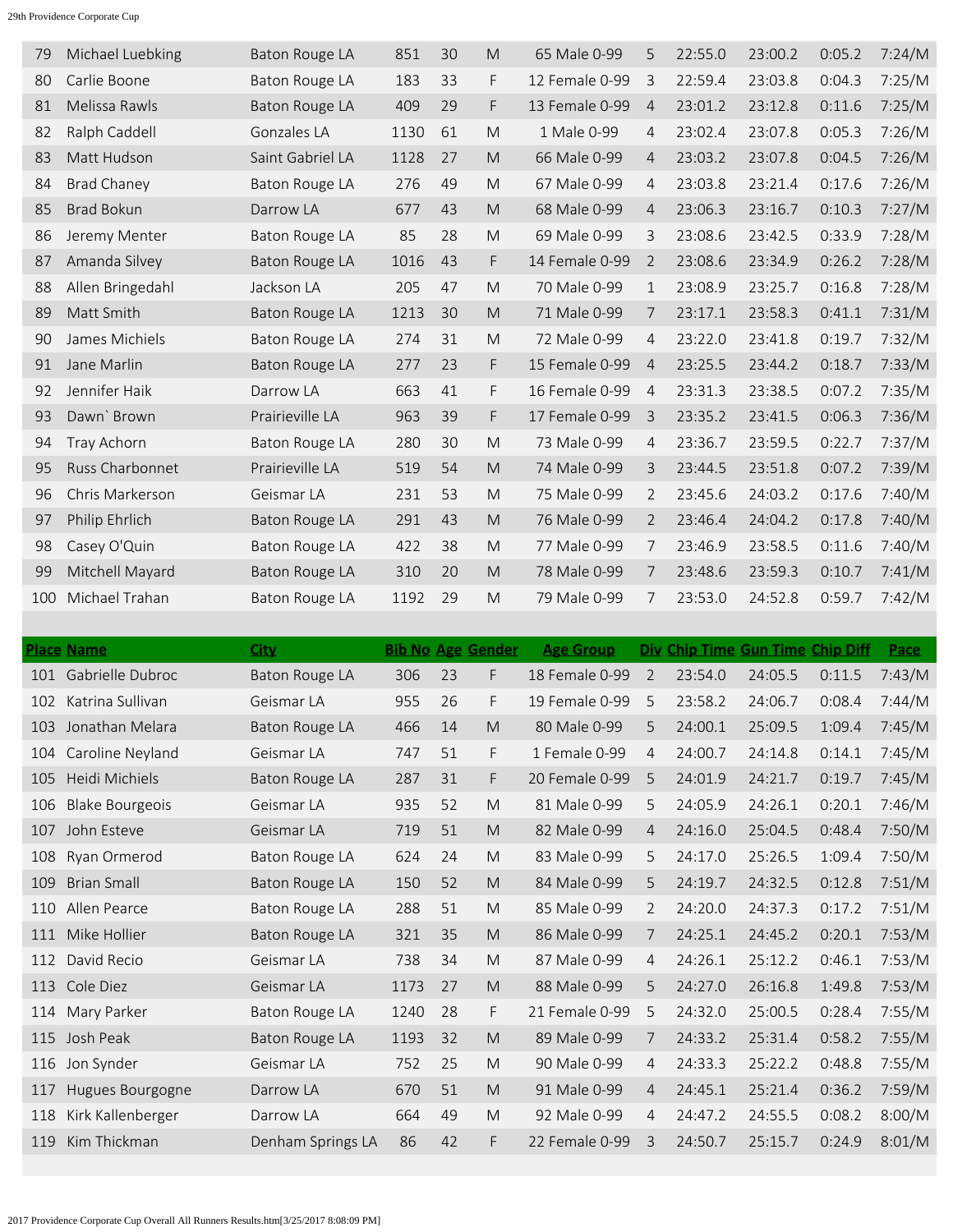| 120 | Rob Garrison         | <b>Baton Rouge LA</b> | 366  | 42 | M                                                                                                          | 93 Male 0-99   | 3              | 24:55.3 | 25:11.8 | 0:16.4 | 8:02/M |
|-----|----------------------|-----------------------|------|----|------------------------------------------------------------------------------------------------------------|----------------|----------------|---------|---------|--------|--------|
| 121 | Kevin Cambre         | Saint Amant LA        | 230  | 47 | M                                                                                                          | 94 Male 0-99   | $\overline{2}$ | 24:55.7 | 25:11.3 | 0:15.5 | 8:02/M |
| 122 | Drake Trosclair      | Geismar LA            | 754  | 35 | M                                                                                                          | 95 Male 0-99   | 4              | 24:55.9 | 25:39.6 | 0:43.7 | 8:02/M |
| 123 | <b>Brad Petit</b>    | Baton Rouge LA        | 701  | 26 | M                                                                                                          | 96 Male 0-99   | 7              | 24:57.8 | 26:32.9 | 1:35.1 | 8:03/M |
| 124 | Greg Aycock          | Baton Rouge LA        | 5    | 44 | M                                                                                                          | 97 Male 0-99   | 5              | 24:59.1 | 25:02.6 | 0:03.5 | 8:04/M |
| 125 | Katie Green          | Baton Rouge LA        | 132  | 26 | F                                                                                                          | 23 Female 0-99 | 5              | 25:00.5 | 25:15.7 | 0:15.1 | 8:04/M |
| 126 | Nolan McNeil         | Geismar LA            | 722  | 25 | M                                                                                                          | 98 Male 0-99   | 4              | 25:05.4 | 25:53.7 | 0:48.3 | 8:05/M |
| 127 | Matthew Arnold       | Praireville LA        | 143  | 31 | M                                                                                                          | 99 Male 0-99   | 5              | 25:07.7 | 25:23.2 | 0:15.5 | 8:06/M |
| 128 | Neil McIntyre        | Geismar LA            | 770  | 40 | M                                                                                                          | 100 Male 0-99  | $\overline{4}$ | 25:09.6 | 26:26.4 | 1:16.8 | 8:07/M |
| 129 | Jack Koban           | Baton Rouge LA        | 322  | 36 | M                                                                                                          | 101 Male 0-99  | 7              | 25:11.4 | 25:29.3 | 0:17.8 | 8:07/M |
| 130 | Ryan Leblanc         | Saint Gabriel LA      | 1133 | 22 | M                                                                                                          | 102 Male 0-99  | 5              | 25:12.0 | 25:20.3 | 0:08.3 | 8:08/M |
| 131 | Justin Babin         | Gonzales LA           | 241  | 26 | M                                                                                                          | 103 Male 0-99  | 5              | 25:17.9 | 25:52.6 | 0:34.7 | 8:09/M |
| 132 | Melanie Giardina     | <b>Baton Rouge LA</b> | 345  | 33 | F                                                                                                          | 24 Female 0-99 | 5              | 25:21.0 | 25:50.3 | 0:29.3 | 8:11/M |
| 133 | Sam Bryant           | Baton Rouge LA        | 324  | 60 | M                                                                                                          | 104 Male 0-99  | 5              | 25:21.4 | 25:40.7 | 0:19.3 | 8:11/M |
| 134 | Aaron Bayham         | Baton Rouge LA        | 1149 | 32 | M                                                                                                          | 105 Male 0-99  | 7              | 25:23.5 | 27:32.3 | 2:08.8 | 8:11/M |
| 135 | Kati Domma           | <b>Baton Rouge LA</b> | 1201 | 26 | F                                                                                                          | 25 Female 0-99 | -7             | 25:27.0 | 25:49.3 | 0:22.2 | 8:13/M |
| 136 | Melissa Badinger     | Baton Rouge LA        | 145  | 43 | F                                                                                                          | 26 Female 0-99 | 5              | 25:29.2 | 25:46.9 | 0:17.6 | 8:13/M |
| 137 | Kyle Rickards        | Denham Springs LA     | 533  | 28 | M                                                                                                          | 106 Male 0-99  | 3              | 25:36.0 | 25:43.3 | 0:07.2 | 8:15/M |
| 138 | Jeffrey Dumestre     | Baton Rouge LA        | 316  | 34 | M                                                                                                          | 107 Male 0-99  | 7              | 25:37.3 | 26:33.5 | 0:56.2 | 8:16/M |
| 139 | Chad Landry          | Baton Rouge LA        | 175  | 34 | M                                                                                                          | 108 Male 0-99  | 7              | 25:43.8 | 26:36.5 | 0:52.7 | 8:18/M |
| 140 | Evan Canzoneri       | <b>Baton Rouge LA</b> | 518  | 29 | M                                                                                                          | 109 Male 0-99  | 3              | 25:44.0 | 25:51.3 | 0:07.2 | 8:18/M |
| 141 | Jimmy Saravia        | <b>Baton Rouge LA</b> | 853  | 20 | M                                                                                                          | 110 Male 0-99  | 5              | 25:44.9 | 26:11.2 | 0:26.2 | 8:18/M |
| 142 | Cole Weidman         | Geismar LA            | 772  | 15 | M                                                                                                          | 111 Male 0-99  | 4              | 25:47.0 | 26:28.3 | 0:41.2 | 8:19/M |
| 143 | Maria Walters        | Geismar LA            | 82   | 43 | F                                                                                                          | 27 Female 0-99 | $\overline{3}$ | 25:47.9 | 26:48.5 | 1:00.5 | 8:19/M |
| 144 | Jerry Brouillette    | Geismar LA            | 1029 | 54 | M                                                                                                          | 112 Male 0-99  | $\overline{2}$ | 25:48.1 | 26:25.6 | 0:37.4 | 8:19/M |
| 145 | James Ingram         | Geismar LA            | 733  | 59 | M                                                                                                          | 113 Male 0-99  | $\overline{4}$ | 25:52.5 | 26:22.3 | 0:29.7 | 8:21/M |
|     | 146 Scott Kay        | Baton Rouge LA        | 346  | 33 | M                                                                                                          | 114 Male 0-99  | 5              | 25:53.1 | 26:04.8 | 0:11.6 | 8:21/M |
| 147 | Roby Wax             | Zachary LA            | 129  | 56 | M                                                                                                          | 115 Male 0-99  | 5              | 25:57.3 | 26:10.9 | 0:13.5 | 8:22/M |
| 148 | <b>Bob Bourgeois</b> | Geismar LA            | 713  | 53 | ${\sf M}$                                                                                                  | 116 Male 0-99  | 4              | 26:04.9 | 26:24.4 | 0:19.5 | 8:25/M |
| 149 | Kyle Daroca          | <b>Baton Rouge LA</b> | 1197 | 25 | ${\sf M}$                                                                                                  | 117 Male 0-99  | 7              | 26:06.3 | 27:06.4 | 1:00.1 | 8:25/M |
| 150 | Gary Ausbon          | Saint Gabriel LA      | 236  | 48 | ${\sf M}$                                                                                                  | 118 Male 0-99  | 5              | 26:13.2 | 26:41.7 | 0:28.4 | 8:27/M |
| 151 | Lisa Greenwaldt      | <b>Baton Rouge LA</b> | 30   | 55 | F                                                                                                          | 28 Female 0-99 | 5              | 26:13.6 | 26:42.7 | 0:29.1 | 8:27/M |
| 152 | Ted Langlois         | Baton Rouge LA        | 286  | 53 | $\mathsf{M}% _{T}=\mathsf{M}_{T}\!\left( a,b\right) ,\ \mathsf{M}_{T}=\mathsf{M}_{T}\!\left( a,b\right) ,$ | 119 Male 0-99  | 4              | 26:13.7 | 26:24.5 | 0:10.7 | 8:27/M |
| 153 | Rich Major           | <b>Baton Rouge LA</b> | 964  | 60 | $\mathsf{M}% _{T}=\mathsf{M}_{T}\!\left( a,b\right) ,\ \mathsf{M}_{T}=\mathsf{M}_{T}\!\left( a,b\right) ,$ | 120 Male 0-99  | 3              | 26:15.2 | 26:34.8 | 0:19.5 | 8:28/M |
| 154 | Nate Kelly           | Baton Rouge LA        | 1189 | 28 | $\mathsf{M}% _{T}=\mathsf{M}_{T}\!\left( a,b\right) ,\ \mathsf{M}_{T}=\mathsf{M}_{T}\!\left( a,b\right) ,$ | 121 Male 0-99  | 7              | 26:16.6 | 27:16.5 | 0:59.9 | 8:28/M |
| 155 | Ryan Edelen          | Darrow LA             | 671  | 25 | $\mathsf{M}% _{T}=\mathsf{M}_{T}\!\left( a,b\right) ,\ \mathsf{M}_{T}=\mathsf{M}_{T}\!\left( a,b\right) ,$ | 122 Male 0-99  | 4              | 26:19.1 | 26:29.7 | 0:10.5 | 8:29/M |
| 156 | <b>Mallory Mire</b>  | <b>Baton Rouge LA</b> | 623  | 22 | F                                                                                                          | 29 Female 0-99 | 5              | 26:20.0 | 27:29.3 | 1:09.2 | 8:30/M |
| 157 | Jada Roper           | Saint Amant LA        | 1095 | 22 | F                                                                                                          | 30 Female 0-99 | 5              | 26:20.7 | 27:36.3 | 1:15.5 | 8:30/M |
| 158 | Alejandro Munoz      | Prairieville LA       | 620  | 41 | $\mathsf{M}% _{T}=\mathsf{M}_{T}\!\left( a,b\right) ,\ \mathsf{M}_{T}=\mathsf{M}_{T}\!\left( a,b\right) ,$ | 123 Male 0-99  | 5              | 26:22.8 | 27:18.3 | 0:55.4 | 8:30/M |
| 159 | Michael Bellocq      | Baton Rouge LA        | 88   | 28 | $\mathsf{M}% _{T}=\mathsf{M}_{T}\!\left( a,b\right) ,\ \mathsf{M}_{T}=\mathsf{M}_{T}\!\left( a,b\right) ,$ | 124 Male 0-99  | 3              | 26:22.9 | 26:47.7 | 0:24.7 | 8:30/M |
| 160 | Kyle Wedge           | <b>Baton Rouge LA</b> | 319  | 22 | $\mathsf{M}% _{T}=\mathsf{M}_{T}\!\left( a,b\right) ,\ \mathsf{M}_{T}=\mathsf{M}_{T}\!\left( a,b\right) ,$ | 125 Male 0-99  | 7              | 26:23.6 | 27:15.6 | 0:51.9 | 8:31/M |
| 161 | Richard Wolff        | <b>Baton Rouge LA</b> | 450  | 32 | $\mathsf{M}% _{T}=\mathsf{M}_{T}\!\left( a,b\right) ,\ \mathsf{M}_{T}=\mathsf{M}_{T}\!\left( a,b\right) ,$ | 126 Male 0-99  | $\mathbf 1$    | 26:24.2 | 27:39.4 | 1:15.2 | 8:31/M |
| 162 | Kate Robinson        | Geismar LA            | 521  | 39 | F                                                                                                          | 31 Female 0-99 | 3              | 26:24.4 | 26:32.1 | 0:07.7 | 8:31/M |
| 163 | David Duval          | Ponchatoula LA        | 531  | 46 | ${\sf M}$                                                                                                  | 127 Male 0-99  | 3              | 26:26.1 | 26:34.4 | 0:08.2 | 8:32/M |
|     |                      |                       |      |    |                                                                                                            |                |                |         |         |        |        |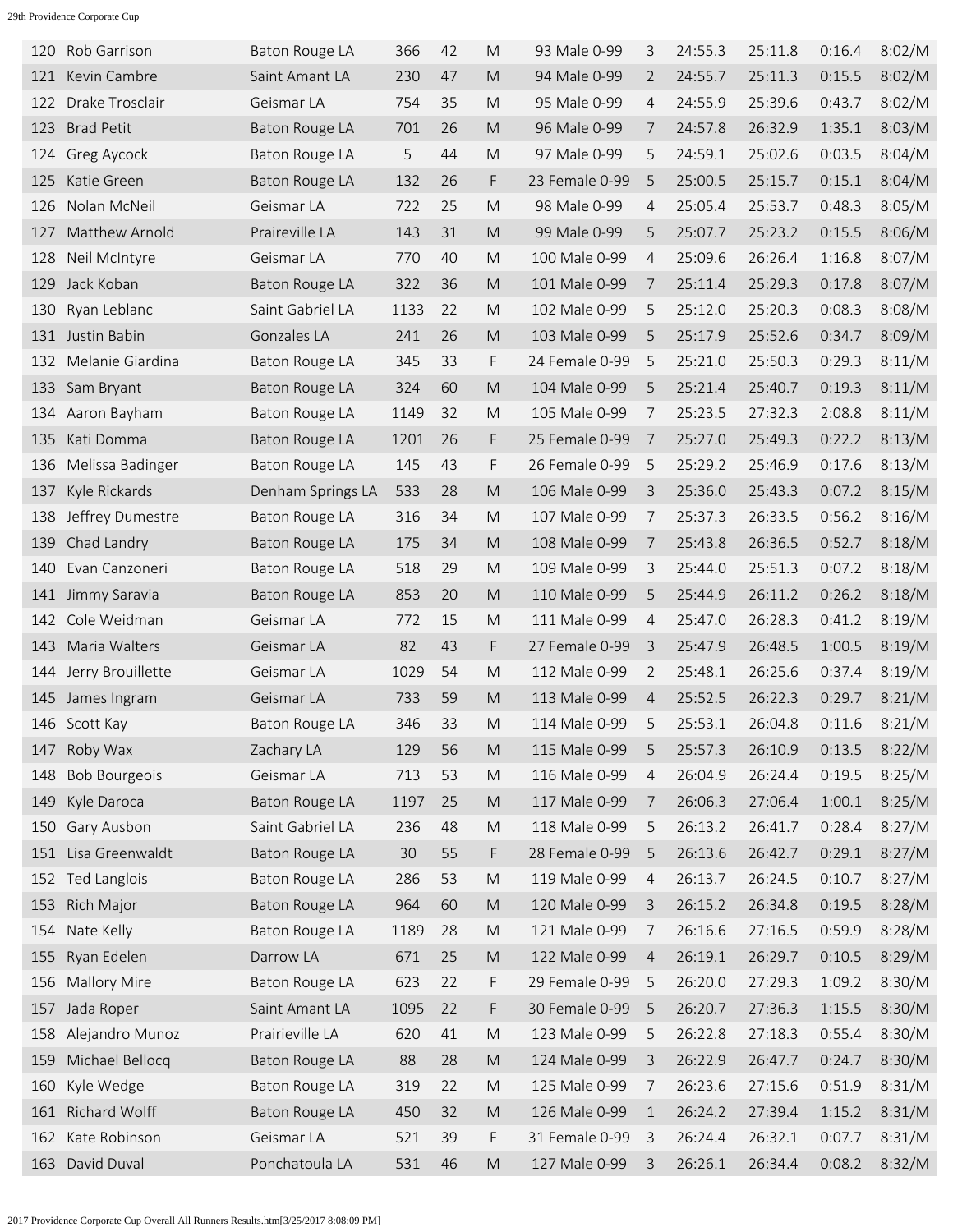| 164 | Cindy Hollis            | Baton Rouge LA        | 140  | 46 | F                                                                                                          | 32 Female 0-99 | 7              | 26:35.6 | 26:57.8 | 0:22.2 | 8:35/M |
|-----|-------------------------|-----------------------|------|----|------------------------------------------------------------------------------------------------------------|----------------|----------------|---------|---------|--------|--------|
| 165 | Seth Leblanc            | Port Allen LA         | 914  | 32 | M                                                                                                          | 128 Male 0-99  | 3              | 26:35.9 | 27:21.3 | 0:45.3 | 8:35/M |
| 166 | Jerry Chang             | Gonzales LA           | 632  | 31 | M                                                                                                          | 129 Male 0-99  | 5              | 26:41.3 | 27:38.8 | 0:57.4 | 8:36/M |
| 167 | Ori Schupp              | Darrow LA             | 680  | 37 | M                                                                                                          | 130 Male 0-99  | $\overline{4}$ | 26:45.7 | 26:53.8 | 0:08.1 | 8:38/M |
| 168 | Kevin Casey             | Geismar LA            | 729  | 31 | M                                                                                                          | 131 Male 0-99  | $\overline{4}$ | 26:46.1 | 27:30.1 | 0:43.9 | 8:38/M |
| 169 | Sherry Melara           | Baton Rouge LA        | 469  | 52 | F                                                                                                          | 33 Female 0-99 | 5              | 26:46.2 | 28:11.8 | 1:25.5 | 8:38/M |
| 170 | Derrik Holden           | Baton Rouge LA        | 999  | 51 | M                                                                                                          | 132 Male 0-99  | 5              | 26:51.3 | 27:01.6 | 0:10.2 | 8:40/M |
| 171 | <b>Todd Black</b>       | Baton Rouge MA        | 971  | 48 | M                                                                                                          | 133 Male 0-99  | 5              | 26:52.0 | 28:14.9 | 1:22.9 | 8:40/M |
| 172 | Celeste Waguespack      | Baton Rouge LA        | 160  | 41 | F.                                                                                                         | 34 Female 0-99 | 5              | 26:52.6 | 27:14.2 | 0:21.5 | 8:40/M |
| 173 | Natalie Arant           | Darrow LA             | 669  | 27 | F                                                                                                          | 35 Female 0-99 | $\overline{4}$ | 26:54.8 | 27:08.8 | 0:14.0 | 8:41/M |
| 174 | Dillon Van Way          | Baton Rouge LA        | 1195 | 25 | M                                                                                                          | 134 Male 0-99  | 7              | 27:01.5 | 29:12.8 | 2:11.3 | 8:43/M |
| 175 | Stephen Osborne         | Baton Rouge LA        | 1139 | 25 | M                                                                                                          | 135 Male 0-99  | 7              | 27:04.5 | 28:21.8 | 1:17.3 | 8:44/M |
| 176 | Reggie Coleman          | Baton Rouge LA        | 282  | 38 | M                                                                                                          | 136 Male 0-99  | $\overline{4}$ | 27:05.2 | 27:29.7 | 0:24.4 | 8:44/M |
| 177 | Sam Guercio             | Darrow LA             | 689  | 36 | M                                                                                                          | 137 Male 0-99  | $\overline{4}$ | 27:05.8 | 28:22.9 | 1:17.1 | 8:44/M |
| 178 | John Eskew              | Geismar LA            | 714  | 49 | M                                                                                                          | 138 Male 0-99  | $\overline{4}$ | 27:06.2 | 27:34.5 | 0:28.3 | 8:45/M |
| 179 | Greg Sepeda             | Baton Rouge LA        | 1106 | 48 | M                                                                                                          | 139 Male 0-99  | 7              | 27:06.3 | 27:46.7 | 0:40.4 | 8:45/M |
| 180 | Kelley Lambert          | Geismar LA            | 746  | 51 | F                                                                                                          | 36 Female 0-99 | $\overline{4}$ | 27:09.0 | 27:54.5 | 0:45.4 | 8:45/M |
|     | 181 Scott Patton        | Baton Rouge LA        | 176  | 37 | M                                                                                                          | 140 Male 0-99  | 7              | 27:09.7 | 27:59.5 | 0:49.7 | 8:45/M |
| 182 | Casie Trosclair         | Geismar LA            | 753  | 32 | F                                                                                                          | 37 Female 0-99 | $\overline{4}$ | 27:10.6 | 28:01.4 | 0:50.7 | 8:46/M |
| 183 | Jerry Savoy             | Geismar LA            | 739  | 58 | M                                                                                                          | 141 Male 0-99  | $\overline{4}$ | 27:11.4 | 27:54.9 | 0:43.4 | 8:46/M |
| 184 | Vincent Cannatella      | Baton Rouge LA        | 84   | 49 | M                                                                                                          | 142 Male 0-99  | 3              | 27:15.4 | 28:28.1 | 1:12.7 | 8:47/M |
| 185 | Maghee Shaw             | Baton Rouge LA        | 1017 | 32 | F                                                                                                          | 38 Female 0-99 | 2              | 27:16.1 | 27:47.5 | 0:31.4 | 8:48/M |
| 186 | James Young             | Baton Rouge LA        | 168  | 48 | M                                                                                                          | 143 Male 0-99  | 5              | 27:21.0 | 27:38.4 | 0:17.4 | 8:49/M |
| 187 | Mark Lacy               | Jackson LA            | 207  | 50 | M                                                                                                          | 144 Male 0-99  | 5              | 27:22.4 | 28:46.4 | 1:23.9 | 8:50/M |
| 188 | Nicholas Bogan          | Baton Rouge LA        | 308  | 29 | M                                                                                                          | 145 Male 0-99  | 7              | 27:28.2 | 28:19.8 | 0:51.5 | 8:52/M |
| 189 | Morgan Juneau           | Geismar LA            | 1054 | 25 | F                                                                                                          | 39 Female 0-99 | 5              | 27:30.1 | 28:15.1 | 0:44.9 | 8:52/M |
| 190 | Steve Leblanc           | Baton Rouge LA        | 317  | 33 | M                                                                                                          | 146 Male 0-99  | 7              | 27:31.6 | 28:27.1 | 0:55.5 | 8:53/M |
|     | 191 Dalin Russell       | <b>Baton Rouge LA</b> | 355  | 26 | M                                                                                                          | 147 Male 0-99  | 7              | 27:31.7 | 28:11.2 | 0:39.5 | 8:53/M |
| 192 | <b>Brandon Brewster</b> | Baton Rouge LA        | 281  | 27 | M                                                                                                          | 148 Male 0-99  | $\overline{4}$ | 27:31.7 | 29:01.7 | 1:29.9 | 8:53/M |
| 193 | Caitlin Inman           | Geismar LA            | 1052 | 25 | F                                                                                                          | 40 Female 0-99 | 5              | 27:33.8 | 28:18.8 | 0:44.9 | 8:53/M |
| 194 | <b>Brandon Walker</b>   | Baton Rouge LA        | 386  | 27 | $\mathsf{M}% _{T}=\mathsf{M}_{T}\!\left( a,b\right) ,\ \mathsf{M}_{T}=\mathsf{M}_{T}\!\left( a,b\right) ,$ | 149 Male 0-99  | 3              | 27:36.5 | 28:44.3 | 1:07.7 | 8:54/M |
| 195 | Marci Esch              | Zachary LA            | 141  | 47 | F                                                                                                          | 41 Female 0-99 | 7              | 27:37.3 | 28:00.8 | 0:23.4 | 8:55/M |
| 196 | Clint Skinner           | Baton Rouge LA        | 529  | 35 | ${\sf M}$                                                                                                  | 150 Male 0-99  | 7              | 27:38.4 | 27:47.3 | 0:08.9 | 8:55/M |
| 197 | Robert Demeulenaere     | <b>Baton Rouge LA</b> | 1134 | 52 | ${\sf M}$                                                                                                  | 151 Male 0-99  | 5              | 27:40.7 | 28:02.3 | 0:21.6 | 8:55/M |
|     | 198 Sara Dantin         | Baton Rouge LA        | 696  | 31 | F                                                                                                          | 42 Female 0-99 | 7              | 27:41.1 | 27:50.4 | 0:09.3 | 8:56/M |
| 199 | <b>Bill Bowman</b>      | Jackson LA            | 204  | 53 | ${\sf M}$                                                                                                  | 152 Male 0-99  | $\mathbf{1}$   | 27:42.8 | 28:10.3 | 0:27.4 | 8:56/M |
| 200 | Kerrie Richmond         | Baton Rouge LA        | 495  | 38 | F                                                                                                          | 43 Female 0-99 | 5              | 27:43.1 | 28:19.4 | 0:36.2 | 8:56/M |
|     |                         |                       |      |    |                                                                                                            |                |                |         |         |        |        |

|     | <b>Place Name</b>  | City           | <b>Bib No Age Gender</b> |    |              | <b>Age Group</b> |   | Div Chip Time Gun Time Chip Diff |         |        | Pace   |
|-----|--------------------|----------------|--------------------------|----|--------------|------------------|---|----------------------------------|---------|--------|--------|
|     | 201 Phuong Le      | Baton Rouge LA | 1190                     | 26 | $\mathsf{M}$ | 153 Male 0-99    |   | 27:44.9                          | 28:45.2 | 1:00.2 | 8:57/M |
|     | 202 Linda Dantin   | Baton Rouge LA | 530                      | 53 |              | 44 Female 0-99   | 3 | 27:51.3                          | 28:01.2 | 0:09.9 | 8:59/M |
| 203 | William Walters    | Geismar LA     | 83                       | 46 | $\mathsf{M}$ | 154 Male 0-99    | 3 | 27:52.2                          | 28:58.5 | 1:06.3 | 8:59/M |
|     | 204 Kane McPherson | Amite LA       | 609                      | 19 | M            | 155 Male 0-99    |   | 27:53.5                          | 29:17.3 | 1:23.7 | 9:00/M |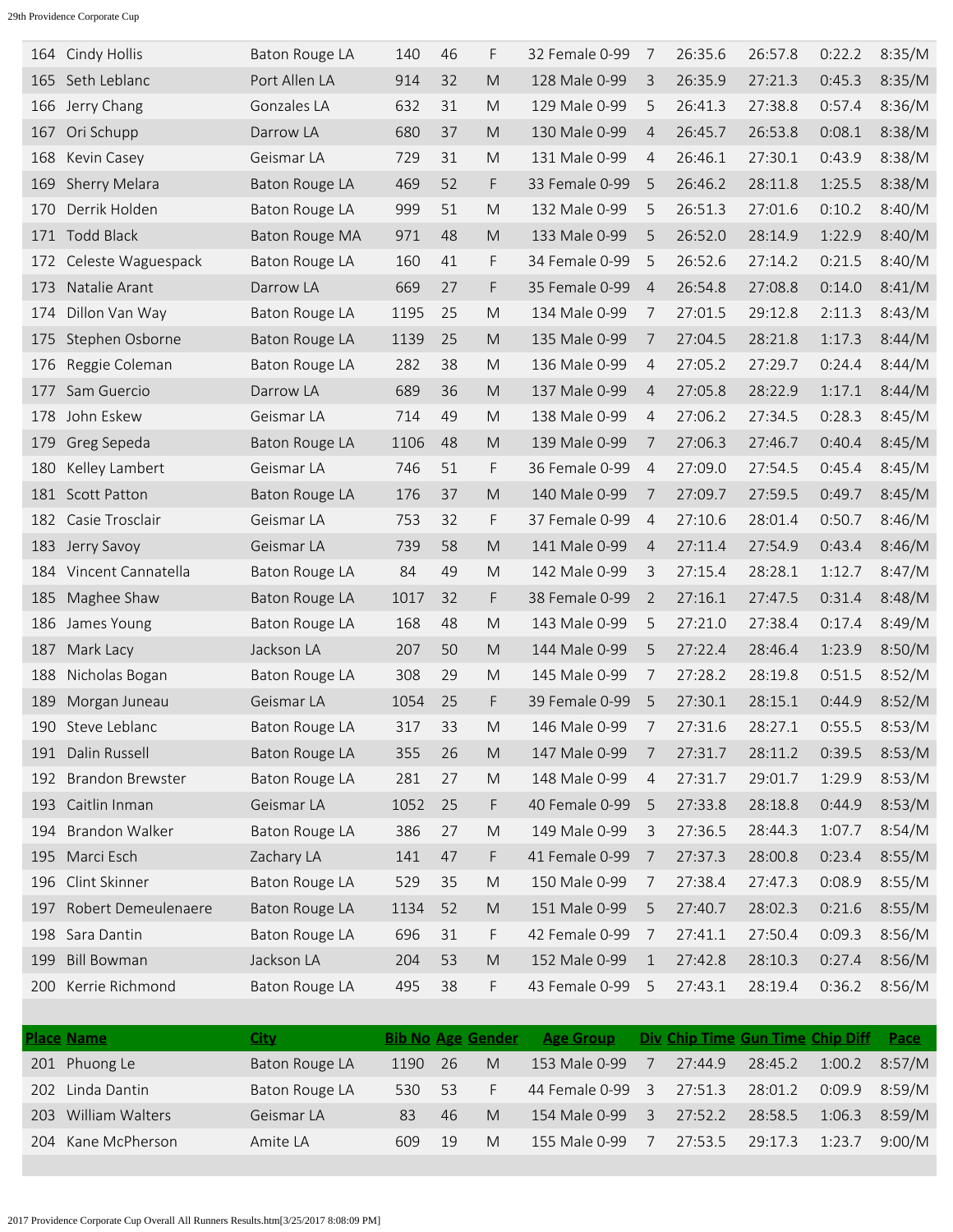| 205 | <b>Bart Lambert</b>                      | Geismar LA            | 745  | 54 | M                                                                                                          | 156 Male 0-99  | 4              | 27:54.0 | 28:40.8 | 0:46.8 | 9:00/M |
|-----|------------------------------------------|-----------------------|------|----|------------------------------------------------------------------------------------------------------------|----------------|----------------|---------|---------|--------|--------|
| 206 | <b>Brian Riddle</b>                      | Baton Rouge LA        | 816  | 37 | M                                                                                                          | 157 Male 0-99  | 5              | 27:54.4 | 28:20.2 | 0:25.7 | 9:00/M |
| 207 | <b>Blaise Giron</b>                      | Amite LA              | 616  | 17 | M                                                                                                          | 158 Male 0-99  | $\mathbf{1}$   | 27:54.9 | 29:18.4 | 1:23.5 | 9:00/M |
| 208 | Glynn Fontenot                           | <b>Baton Rouge LA</b> | 639  | 55 | M                                                                                                          | 159 Male 0-99  | 5              | 27:55.6 | 28:48.4 | 0:52.7 | 9:00/M |
| 209 | David Serra                              | Geismar LA            | 724  | 26 | M                                                                                                          | 160 Male 0-99  | $\overline{4}$ | 27:58.0 | 29:03.9 | 1:05.9 | 9:01/M |
| 210 | Chelsea Bourdon                          | Baton Rouge LA        | 359  | 25 | F                                                                                                          | 45 Female 0-99 | 3              | 28:00.2 | 28:56.8 | 0:56.6 | 9:02/M |
| 211 | Patrick Holden                           | Baton Rouge LA        | 1001 | 21 | M                                                                                                          | 161 Male 0-99  | 5              | 28:06.4 | 28:16.7 | 0:10.3 | 9:04/M |
| 212 | Xingwei Chen                             | <b>Baton Rouge LA</b> | 300  | 38 | M                                                                                                          | 162 Male 0-99  | 7              | 28:10.4 | 28:41.9 | 0:31.5 | 9:05/M |
| 213 | Rudy Comeaux                             | Plaquemine LA         | 1182 | 31 | M                                                                                                          | 163 Male 0-99  | 5              | 28:12.4 | 30:15.2 | 2:02.8 | 9:06/M |
| 214 | Cristina Weinnig                         | Baton Rouge LA        | 314  | 36 | F                                                                                                          | 46 Female 0-99 | 7              | 28:14.1 | 29:11.7 | 0:57.5 | 9:06/M |
| 215 | Josh Higginbotham                        | Geismar LA            | 947  | 33 | M                                                                                                          | 164 Male 0-99  | 5              | 28:14.4 | 29:30.9 | 1:16.4 | 9:06/M |
| 216 | Jordan Melara                            | <b>Baton Rouge LA</b> | 467  | 14 | M                                                                                                          | 165 Male 0-99  | 5              | 28:15.7 | 29:40.7 | 1:24.9 | 9:07/M |
| 217 | Claude Blanchard                         | <b>Baton Rouge LA</b> | 144  | 55 | M                                                                                                          | 166 Male 0-99  | 5              | 28:16.9 | 28:31.4 | 0:14.5 | 9:07/M |
| 218 | <b>Stanley Bienemy</b>                   | Baton Rouge LA        | 498  | 33 | M                                                                                                          | 167 Male 0-99  | 1              | 28:16.9 | 29:08.2 | 0:51.2 | 9:07/M |
| 219 | Harry Anderson                           | Geismar LA            | 717  | 57 | M                                                                                                          | 168 Male 0-99  | $\overline{4}$ | 28:19.2 | 29:52.7 | 1:33.4 | 9:08/M |
| 220 | Erin Hollis                              |                       | 1238 | 12 | F                                                                                                          | 47 Female 0-99 | 5              | 28:20.0 | 28:42.3 | 0:22.3 | 9:08/M |
| 221 | Angela Crain                             | <b>Baton Rouge LA</b> | 1104 | 42 | F                                                                                                          | 48 Female 0-99 | 7              | 28:20.7 | 28:55.2 | 0:34.5 | 9:08/M |
| 222 | Paul Hollis                              | Baton Rouge LA        | 1237 | 51 | M                                                                                                          | 169 Male 0-99  | 5              | 28:21.0 | 28:42.5 | 0:21.5 | 9:09/M |
| 223 | Carter O'Brien                           | <b>Baton Rouge LA</b> | 347  | 30 | M                                                                                                          | 170 Male 0-99  | 5              | 28:24.0 | 30:16.2 | 1:52.1 | 9:10/M |
| 224 | Wesley Jones                             | Baton Rouge LA        | 1122 | 38 | M                                                                                                          | 171 Male 0-99  | 7              | 28:26.4 | 29:39.8 | 1:13.3 | 9:10/M |
| 225 | Emily Jackson                            | Geismar LA            | 711  | 24 | F                                                                                                          | 49 Female 0-99 | $\overline{4}$ | 28:26.4 | 29:07.2 | 0:40.7 | 9:10/M |
| 226 | Paul Melancon                            | Gonzales LA           | 136  | 49 | M                                                                                                          | 172 Male 0-99  | 5              | 28:30.9 | 28:58.2 | 0:27.3 | 9:12/M |
| 227 | Liesbet MacHielsen                       | Baton Rouge LA        | 1097 | 56 | F                                                                                                          | 50 Female 0-99 | 5              | 28:32.0 | 29:32.5 | 1:00.5 | 9:12/M |
| 228 | Danny Matheny                            | <b>Baton Rouge LA</b> | 11   | 67 | M                                                                                                          | 173 Male 0-99  | 5              | 28:32.0 | 28:46.8 | 0:14.7 | 9:12/M |
| 229 | Scott Lerch                              | Geismar LA            | 1038 | 35 | M                                                                                                          | 174 Male 0-99  | $\overline{2}$ | 28:34.8 | 29:18.5 | 0:43.7 | 9:13/M |
| 230 | Josh Jackson                             | Geismar LA            | 730  | 35 | M                                                                                                          | 175 Male 0-99  | $\overline{4}$ | 28:41.5 | 29:27.8 | 0:46.2 | 9:15/M |
|     | 231 Cathy Brown                          | Baton Rouge LA        | 471  | 57 | F                                                                                                          | 51 Female 0-99 | 5              | 28:46.7 | 28:46.7 |        | 9:17/M |
|     | 232 Ariana Poindexter                    | Baton Rouge LA        | 258  | 25 | F                                                                                                          | 52 Female 0-99 | 4              | 28:47.4 | 29:53.1 | 1:05.7 | 9:17/M |
|     | 233 Tan Huynh                            | <b>Baton Rouge LA</b> | 309  | 30 | $\mathsf{M}% _{T}=\mathsf{M}_{T}\!\left( a,b\right) ,\ \mathsf{M}_{T}=\mathsf{M}_{T}\!\left( a,b\right) ,$ | 176 Male 0-99  | 7              | 28:59.2 | 29:44.8 | 0:45.5 | 9:21/M |
| 234 | Chuck Barber                             | Baton Rouge LA        | 178  | 55 | ${\sf M}$                                                                                                  | 177 Male 0-99  | 4              | 29:03.3 | 29:39.5 | 0:36.2 | 9:22/M |
| 235 | <b>Brett Blanchard</b>                   | <b>Baton Rouge LA</b> | 430  | 41 | $\mathsf{M}% _{T}=\mathsf{M}_{T}\!\left( a,b\right) ,\ \mathsf{M}_{T}=\mathsf{M}_{T}\!\left( a,b\right) ,$ | 178 Male 0-99  | 5              | 29:06.7 | 29:54.5 | 0:47.7 | 9:23/M |
| 236 | Robert Schexnailder                      | Geismar LA            | 709  | 28 | M                                                                                                          | 179 Male 0-99  | 4              | 29:08.7 | 30:49.3 | 1:40.6 | 9:24/M |
| 237 | <b>Brian Badinger</b>                    | <b>Baton Rouge LA</b> | 147  | 45 | $\mathsf{M}% _{T}=\mathsf{M}_{T}\!\left( a,b\right) ,\ \mathsf{M}_{T}=\mathsf{M}_{T}\!\left( a,b\right) ,$ | 180 Male 0-99  | 5              | 29:13.2 | 29:31.7 | 0:18.4 | 9:25/M |
| 238 | Amber Delapasse                          | Port Allen LA         | 911  | 36 | F                                                                                                          | 53 Female 0-99 | 3              | 29:15.2 | 29:56.8 | 0:41.6 | 9:26/M |
| 239 | Logan Fleming                            | Prairieville LA       | 152  | 14 | F                                                                                                          | 54 Female 0-99 | 5              | 29:16.4 | 29:41.7 | 0:25.3 | 9:26/M |
| 240 | Alex Morrow                              | Geismar LA            | 737  | 25 | ${\sf M}$                                                                                                  | 181 Male 0-99  | $\overline{4}$ | 29:18.6 | 29:57.3 | 0:38.7 | 9:27/M |
| 241 | Brenda Bobadilla Gastelum Baton Rouge LA |                       | 631  | 32 | F                                                                                                          | 55 Female 0-99 | 5              | 29:18.6 | 29:43.7 | 0:25.1 | 9:27/M |
| 242 | Rachel Kimrey                            | Geismar LA            | 715  | 25 | F                                                                                                          | 56 Female 0-99 | $\overline{4}$ | 29:18.7 | 29:57.2 | 0:38.4 | 9:27/M |
| 243 | Monica Ellender                          | <b>Baton Rouge LA</b> | 803  | 31 | F                                                                                                          | 57 Female 0-99 | 5              | 29:23.7 | 30:51.2 | 1:27.4 | 9:29/M |
| 244 | Cory Morgan                              | Baton Rouge LA        | 500  | 35 | M                                                                                                          | 182 Male 0-99  | 1              | 29:25.2 | 30:17.8 | 0:52.5 | 9:29/M |
| 245 | Jessica Hibbard                          | <b>Baton Rouge LA</b> | 174  | 32 | F                                                                                                          | 58 Female 0-99 | 7              | 29:27.6 | 30:17.4 | 0:49.8 | 9:30/M |
| 246 | Mike Center                              | <b>Baton Rouge LA</b> | 364  | 30 | $\mathsf{M}% _{T}=\mathsf{M}_{T}\!\left( a,b\right) ,\ \mathsf{M}_{T}=\mathsf{M}_{T}\!\left( a,b\right) ,$ | 183 Male 0-99  | 3              | 29:28.4 | 30:26.9 | 0:58.4 | 9:30/M |
| 247 | Matt Morris                              | <b>Baton Rouge LA</b> | 787  | 29 | ${\sf M}$                                                                                                  | 184 Male 0-99  | 7              | 29:28.7 | 30:50.5 | 1:21.8 | 9:30/M |
| 248 | Bryon Hume                               | <b>Baton Rouge LA</b> | 1207 | 55 | ${\sf M}$                                                                                                  | 185 Male 0-99  | 1              | 29:29.1 | 30:22.3 | 0:53.1 | 9:31/M |
|     |                                          |                       |      |    |                                                                                                            |                |                |         |         |        |        |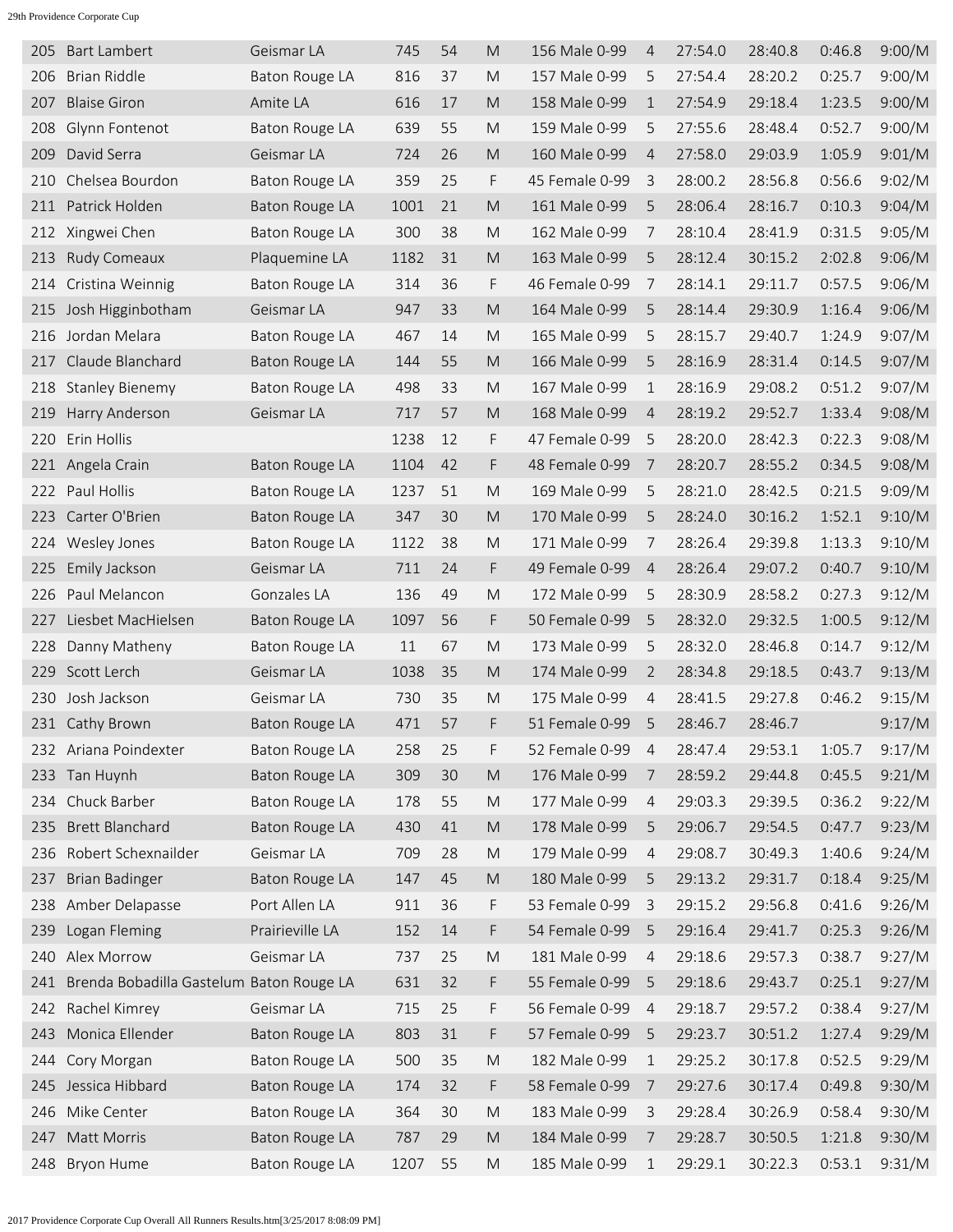| 249 | Erica Dukes             | Baton Rouge LA        | 915  | 30 | F         | 59 Female 0-99 | 3              | 29:34.2 | 31:04.7 | 1:30.5 | 9:32/M  |
|-----|-------------------------|-----------------------|------|----|-----------|----------------|----------------|---------|---------|--------|---------|
| 250 | Kim Marchand            | Darrow LA             | 685  | 57 | M         | 186 Male 0-99  | $\overline{4}$ | 29:34.8 | 29:43.3 | 0:08.5 | 9:32/M  |
| 251 | Lisa Moore              | Saint Gabriel LA      | 181  | 58 | F.        | 60 Female 0-99 | 5              | 29:36.8 | 30:13.5 | 0:36.7 | 9:33/M  |
| 252 | Paula Hill              | Prairieville LA       | 653  | 48 | F         | 61 Female 0-99 | 5              | 29:38.0 | 30:35.3 | 0:57.2 | 9:34/M  |
| 253 | Belinda Smith           | Jackson LA            | 206  | 46 | F         | 62 Female 0-99 | $\mathbf 1$    | 29:38.2 | 29:54.9 | 0:16.7 | 9:34/M  |
| 254 | Matthew Deroche         | Baton Rouge LA        | 801  | 34 | M         | 187 Male 0-99  | 5              | 29:38.6 | 31:06.3 | 1:27.6 | 9:34/M  |
| 255 | Jason Crain             | Baton Rouge LA        | 1112 | 43 | M         | 188 Male 0-99  | 5              | 29:38.9 | 30:18.9 | 0:39.9 | 9:34/M  |
| 256 | Emily Gagliano          | Baton Rouge LA        | 804  | 58 | F         | 63 Female 0-99 | 5              | 29:39.4 | 31:06.9 | 1:27.4 | 9:34/M  |
| 257 | Jennifer Glynn          | Houma LA              | 615  | 37 | F         | 64 Female 0-99 | 5              | 29:47.5 | 31:18.3 | 1:30.8 | 9:36/M  |
| 258 | Ryan Fasone             | <b>Baton Rouge LA</b> | 320  | 31 | M         | 189 Male 0-99  | 7              | 29:49.9 | 30:08.5 | 0:18.5 | 9:37/M  |
| 259 | <b>Tiffany Hopper</b>   | Darrow LA             | 678  | 34 | F.        | 65 Female 0-99 | $\overline{4}$ | 29:51.9 | 30:04.5 | 0:12.6 | 9:38/M  |
| 260 | Kiki Nguyen             | Baton Rouge LA        | 334  | 23 | F         | 66 Female 0-99 | 5              | 29:52.2 | 30:11.5 | 0:19.3 | 9:38/M  |
| 261 | Jean-Sebastien Vocal    | <b>Baton Rouge LA</b> | 42   | 31 | M         | 190 Male 0-99  | 5              | 29:54.2 | 30:29.2 | 0:34.9 | 9:39/M  |
| 262 | Jiagi Zhang             | Geismar LA            | 1040 | 28 | F         | 67 Female 0-99 | $\overline{2}$ | 29:54.8 | 30:29.6 | 0:34.7 | 9:39/M  |
| 263 | Shannon Duplessis       | Gonzales LA           | 139  | 42 | F         | 68 Female 0-99 | 7              | 29:55.4 | 30:19.5 | 0:24.1 | 9:39/M  |
| 264 | Tom Aldrich             | Baton Rouge LA        | 391  | 48 | M         | 191 Male 0-99  | 3              | 29:56.2 | 30:10.7 | 0:14.5 | 9:39/M  |
| 265 | <b>Ashley Townley</b>   | Baton Rouge LA        | 394  | 46 | F         | 69 Female 0-99 | 3              | 29:56.4 | 30:10.9 | 0:14.5 | 9:39/M  |
| 266 | Carey Denstal           | Port Allen LA         | 912  | 56 | M         | 192 Male 0-99  | 3              | 29:57.7 | 30:40.6 | 0:42.8 | 9:40/M  |
| 267 | Paul Fradella           | Slidell LA            | 51   | 67 | M         | 193 Male 0-99  | 5              | 29:58.5 | 30:33.9 | 0:35.4 | 9:40/M  |
| 268 | Kenneth Oubre           | Donaldsonville LA     | 194  | 58 | M         | 194 Male 0-99  | 5              | 30:02.0 | 30:13.3 | 0:11.2 | 9:41/M  |
| 269 | Andre Pennington        | Darrow LA             | 686  | 33 | M         | 195 Male 0-99  | $\overline{4}$ | 30:05.0 | 30:18.7 | 0:13.7 | 9:42/M  |
| 270 | Josh White              | <b>Baton Rouge LA</b> | 1204 | 25 | M         | 196 Male 0-99  | 7              | 30:19.4 | 31:11.2 | 0:51.7 | 9:47/M  |
| 271 | Julie Moak              | <b>Baton Rouge LA</b> | 1199 | 26 | F         | 70 Female 0-99 | 7              | 30:28.9 | 31:31.1 | 1:02.2 | 9:50/M  |
|     | 272 Lauren Darden       | Baton Rouge LA        | 611  | 26 | F         | 71 Female 0-99 | 7              | 30:31.9 | 31:58.2 | 1:26.2 | 9:51/M  |
| 273 | Miles Williams          | Baton Rouge LA        | 1108 | 55 | M         | 197 Male 0-99  | 5              | 30:35.6 | 31:34.3 | 0:58.7 | 9:52/M  |
| 274 | John Elmore             | Geismar LA            | 1034 | 30 | M         | 198 Male 0-99  | 2              | 30:41.8 | 31:23.6 | 0:41.7 | 9:54/M  |
|     | 275 Zachary Fisher      | Geismar LA            | 1019 | 24 | M         | 199 Male 0-99  | 7              | 30:42.5 | 31:20.8 | 0:38.3 | 9:54/M  |
|     | 276 Fabie Derbigny      | <b>Baton Rouge LA</b> | 1205 | 29 | F         | 72 Female 0-99 | 1              | 30:44.7 | 31:39.5 | 0:54.8 | 9:55/M  |
| 277 | Mary K Nye              | Geismar LA            | 1036 | 53 | F.        | 73 Female 0-99 | 2              | 30:45.4 | 31:25.8 | 0:40.3 | 9:55/M  |
| 278 | Anand Zanwar            | Prairieville LA       | 406  | 30 | ${\sf M}$ | 200 Male 0-99  | $\overline{4}$ | 30:46.8 | 31:02.6 | 0:15.7 | 9:55/M  |
| 279 | Erin Riecke             | New Orleans LA        | 1236 | 27 | F         | 74 Female 0-99 | 5              | 30:47.3 | 30:59.5 | 0:12.2 | 9:56/M  |
| 280 | Angie Marks             | Port Allen LA         | 12   | 51 | F         | 75 Female 0-99 | 5              | 30:47.8 | 31:02.4 | 0:14.6 | 9:56/M  |
|     | 281 Michael Harrison    | Baton Rouge LA        | 1103 | 44 | ${\sf M}$ | 201 Male 0-99  | 5              | 30:55.9 | 31:35.4 | 0:39.4 | 9:58/M  |
|     | 282 Greila Mendez       | Baton Rouge LA        | 261  | 25 | F         | 76 Female 0-99 | 4              | 30:56.2 | 31:35.8 | 0:39.5 | 9:59/M  |
| 283 | Corey Hargrove          | Baton Rouge LA        | 361  | 30 | ${\sf M}$ | 202 Male 0-99  | 3              | 30:59.6 | 32:00.4 | 1:00.7 | 10:00/M |
| 284 | Kurt Vance              | Geismar LA            | 959  | 36 | M         | 203 Male 0-99  | 5              | 31:04.1 | 32:36.7 | 1:32.5 | 10:01/M |
| 285 | Robert Istre            | <b>Baton Rouge LA</b> | 599  | 43 | M         | 204 Male 0-99  | 5              | 31:05.0 | 32:03.8 | 0:58.7 | 10:02/M |
| 286 | <b>Brandon Terrance</b> | Baton Rouge LA        | 169  | 43 | ${\sf M}$ | 205 Male 0-99  | 5              | 31:08.4 | 31:46.9 | 0:38.4 | 10:03/M |
| 287 | Wein Zhang              | <b>Baton Rouge LA</b> | 415  | 47 | ${\sf M}$ | 206 Male 0-99  | 4              | 31:09.4 | 31:25.6 | 0:16.2 | 10:03/M |
| 288 | Johnny Settoon          | Addis LA              | 117  | 63 | ${\sf M}$ | 207 Male 0-99  | 5              | 31:10.5 | 32:39.8 | 1:29.3 | 10:03/M |
| 289 | Jason Oudit             | Geismar LA            | 1020 | 36 | ${\sf M}$ | 208 Male 0-99  | 7              | 31:13.0 | 31:49.9 | 0:36.8 | 10:04/M |
| 290 | Sharon Kuo              | Geismar LA            | 784  | 29 | F         | 77 Female 0-99 | $\overline{A}$ | 31:18.0 | 32:53.8 | 1:35.7 | 10:06/M |
|     | 291 Laura Faulkner      | Baton Rouge LA        | 360  | 47 | F         | 78 Female 0-99 | -3             | 31:18.1 | 31:35.6 | 0:17.4 | 10:06/M |
|     |                         |                       |      |    |           |                |                |         |         |        |         |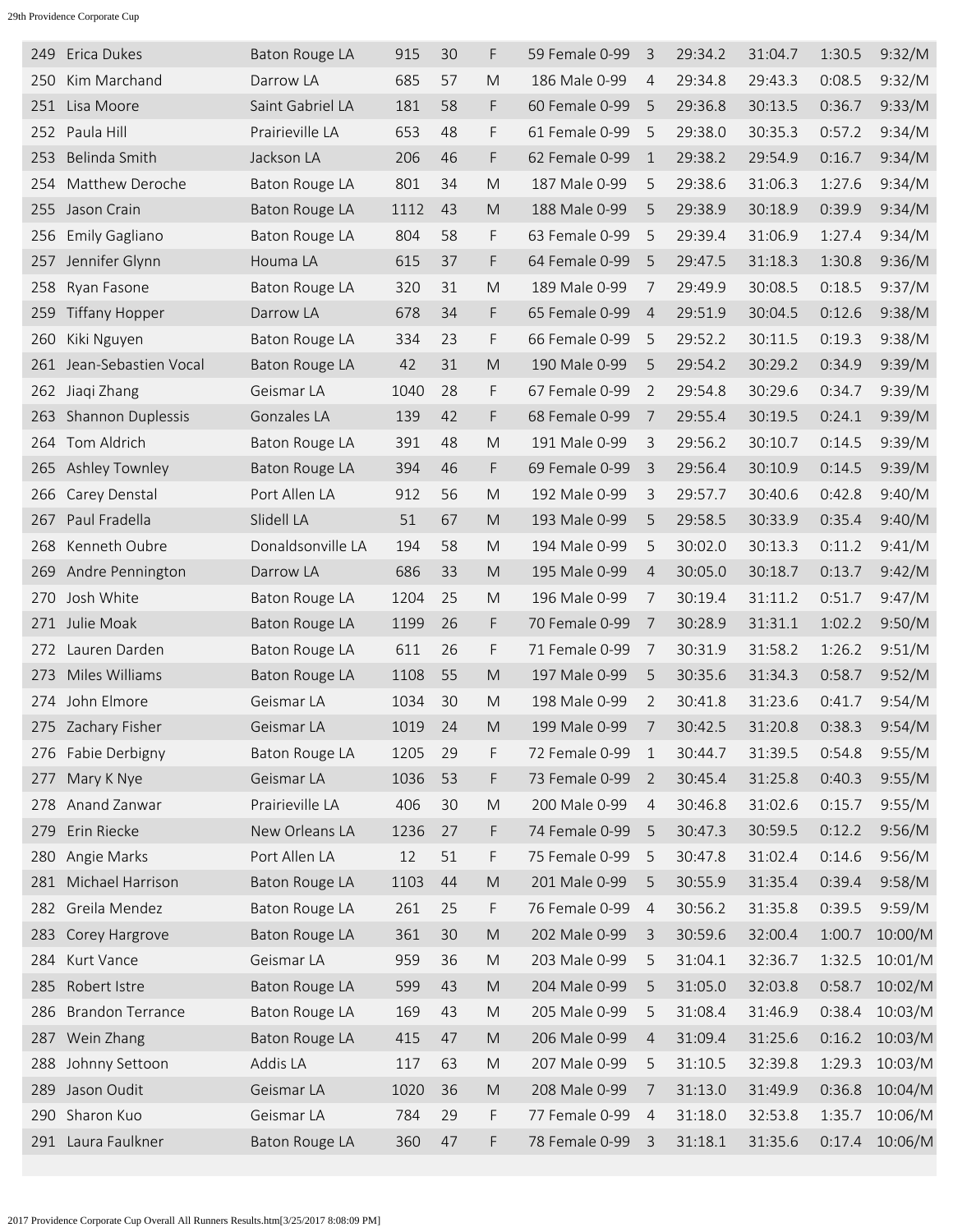|     | 292 Elizabeth Miner | Zachary LA     | 927 | 42 | F. | 79 Female 0-99 | 3 | 31:18.6 | 32:08.9 | 0:50.2 | 10:06/M |
|-----|---------------------|----------------|-----|----|----|----------------|---|---------|---------|--------|---------|
| 293 | Chris Williams      | Baton Rouge LA | 659 | 49 | M  | 209 Male 0-99  |   | 31:21.5 | 31:44.8 | 0:23.2 | 10:07/M |
|     | 294 Kevin Rodriguez | Baton Rouge LA | 259 | 52 | M  | 210 Male 0-99  | 4 | 31:21.6 | 32:58.5 | 1:36.9 | 10:07/M |
|     | 295 Errol Smith     | Clinton LA     | 501 | 51 | M  | 211 Male 0-99  |   | 31:22.3 | 32:29.3 | 1:06.9 | 10:07/M |
| 296 | Jordan Bringedahl   | Jackson LA     | 209 | 18 | F  | 80 Female 0-99 | 5 | 31:27.6 | 32:54.4 | 1:26.8 | 10:09/M |
|     | 297 Claire Major    | Baton Rouge LA | 972 | 62 | F  | 1 Female 0-99  | 5 | 31:28.2 | 31:49.8 | 0:21.6 | 10:09/M |
| 298 | Ernie Gammon Jr     | Baton Rouge LA | 14  | 44 | M  | 212 Male 0-99  | 5 | 31:29.3 | 31:59.5 | 0:30.2 | 10:09/M |
| 299 | Philippe Inhern     | Baton Rouge LA | 130 | 29 | M  | 213 Male 0-99  | 5 | 31:30.7 | 31:47.3 | 0:16.6 | 10:10/M |
| 300 | Ivy Foster          | Geismar LA     | 944 | 41 | M  | 214 Male 0-99  | 5 | 31:35.8 | 33:29.1 | 1:53.2 | 10:11/M |
|     |                     |                |     |    |    |                |   |         |         |        |         |

|     | <b>Place Name</b>      | <b>City</b>           |      |    | <b>Bib No Age Gender</b> | <b>Age Group</b> |                |         | Div Chip Time Gun Time Chip Diff |        | Pace    |
|-----|------------------------|-----------------------|------|----|--------------------------|------------------|----------------|---------|----------------------------------|--------|---------|
|     | 301 Deepanshu Jouhari  | Baton Rouge LA        | 1123 | 38 | M                        | 215 Male 0-99    | 7              | 31:36.2 | 33:08.8                          | 1:32.6 | 10:12/M |
| 302 | Charlie Steele         | Baton Rouge LA        | 54   | 64 | M                        | 216 Male 0-99    | 5              | 31:38.6 | 32:07.3                          | 0:28.7 | 10:12/M |
| 303 | Toni Cardinal          | Baton Rouge LA        | 155  | 48 | F.                       | 81 Female 0-99   | 5              | 31:40.0 | 32:25.8                          | 0:45.7 | 10:13/M |
| 304 | Christine Nguyen       | Baton Rouge LA        | 1209 | 26 | F                        | 82 Female 0-99   | 5              | 31:44.1 | 32:43.6                          | 0:59.5 | 10:14/M |
| 305 | Briana Synder          | Geismar LA            | 731  | 24 | F.                       | 83 Female 0-99   | $\overline{4}$ | 31:46.5 | 32:35.9                          | 0:49.4 | 10:15/M |
| 306 | Kole Kindschuh         | Denham Springs LA     | 223  | 28 | M                        | 217 Male 0-99    | 5              | 31:46.8 | 33:29.9                          | 1:43.1 | 10:15/M |
| 307 | Claire McNeil          | Geismar LA            | 721  | 25 | F                        | 84 Female 0-99   | $\overline{4}$ | 31:47.0 | 32:37.1                          | 0:50.1 | 10:15/M |
| 308 | Chad Orillion          | Geismar LA            | 762  | 45 | M                        | 218 Male 0-99    | 4              | 31:50.9 | 33:05.7                          | 1:14.7 | 10:16/M |
| 309 | Elizabeth Gravette     | Baton Rouge LA        | 635  | 25 | F.                       | 85 Female 0-99   | 5              | 31:59.8 | 33:21.6                          | 1:21.8 | 10:19/M |
| 310 | David Savario          | Baton Rouge LA        | 225  | 49 | M                        | 219 Male 0-99    | 5              | 32:00.0 | 33:28.7                          | 1:28.7 | 10:19/M |
| 311 | Diana Day              | Baton Rouge LA        | 1137 | 29 | F.                       | 86 Female 0-99   | 7              | 32:00.3 | 33:20.8                          | 1:20.4 | 10:19/M |
| 312 | Wade Weidman           | Geismar LA            | 732  | 43 | M                        | 220 Male 0-99    | 4              | 32:03.2 | 32:45.9                          | 0:42.6 | 10:20/M |
| 313 | Jordan Tiemann         | Baton Rouge LA        | 16   | 30 | M                        | 221 Male 0-99    | 5              | 32:07.2 | 33:28.5                          | 1:21.2 | 10:22/M |
| 314 | Ray Lapeyrouse         | Baton Rouge LA        | 365  | 46 | M                        | 222 Male 0-99    | 3              | 32:10.7 | 32:32.5                          | 0:21.8 | 10:23/M |
| 315 | <b>Brandon Hebert</b>  | Baton Rouge LA        | 806  | 28 | M                        | 223 Male 0-99    | 5              | 32:11.4 | 33:37.7                          | 1:26.3 | 10:23/M |
| 316 | Julia Comeaux          | Baton Rouge LA        | 796  | 23 | F                        | 87 Female 0-99   | 5              | 32:12.2 | 33:37.8                          | 1:25.6 | 10:23/M |
| 317 | Belinda Oubre          | Donaldsonville LA     | 193  | 54 | F.                       | 88 Female 0-99   | 5              | 32:12.2 | 32:23.4                          | 0:11.2 | 10:23/M |
| 318 | Dean Bartels           | Baton Rouge LA        | 395  | 51 | M                        | 224 Male 0-99    | 3              | 32:13.8 | 33:23.4                          | 1:09.6 | 10:24/M |
| 319 | Pete Bush              | Baton Rouge LA        | 380  | 50 | M                        | 225 Male 0-99    | 7              | 32:13.9 | 33:36.6                          | 1:22.7 | 10:24/M |
| 320 | Sahil Mittal           | Baton Rouge LA        | 1124 | 30 | M                        | 226 Male 0-99    | 7              | 32:17.8 | 33:33.5                          | 1:15.7 | 10:25/M |
| 321 | Mandy Greene           | High Point NC         | 698  | 43 | F                        | 89 Female 0-99   | 7              | 32:19.6 | 33:17.9                          | 0:58.2 | 10:25/M |
| 322 | Tina Williams          | Baton Rouge LA        | 986  | 60 | F                        | 90 Female 0-99   | 5              | 32:22.0 | 32:55.3                          | 0:33.2 | 10:26/M |
| 323 | Ryleigh Carr           | Jackson LA            | 213  | 18 | F.                       | 91 Female 0-99   | 5              | 32:35.2 | 33:04.3                          | 0:29.1 | 10:31/M |
| 324 | Celeste Fontenelle     | Baton Rouge LA        | 658  | 34 | F                        | 92 Female 0-99   | 1              | 32:41.9 | 33:08.3                          | 0:26.4 | 10:33/M |
| 325 | Denise Young           | Baton Rouge LA        | 167  | 42 | F                        | 93 Female 0-99   | 5              | 32:42.9 | 33:00.2                          | 0:17.2 | 10:33/M |
|     | 326 Zhengzheng (jen Fu | Baton Rouge LA        | 299  | 51 | F                        | 94 Female 0-99   | 7              | 32:43.9 | 33:17.8                          | 0:33.9 | 10:33/M |
| 327 | Adam Werth             | <b>Baton Rouge LA</b> | 350  | 47 | ${\sf M}$                | 227 Male 0-99    | 5              | 32:44.1 | 34:01.4                          | 1:17.3 | 10:34/M |
| 328 | Erin Kesselhuth        | Geismar LA            | 1061 | 29 | F                        | 95 Female 0-99   | 5              | 32:48.3 | 33:55.9                          | 1:07.6 | 10:35/M |
| 329 | <b>Brad Marler</b>     | Zachary LA            | 65   | 52 | ${\sf M}$                | 228 Male 0-99    | 5              | 32:57.6 | 33:52.4                          | 0:54.8 | 10:38/M |
| 330 | Sara Brauniniger       | Baton Rouge LA        | 846  | 23 | F                        | 96 Female 0-99   | 7              | 32:59.6 | 33:25.8                          | 0:26.2 | 10:38/M |
|     | 331 Victoria Lollar    | Plaquemine LA         | 922  | 22 | F                        | 97 Female 0-99   | 7              | 33:00.3 | 33:45.2                          | 0:44.9 | 10:39/M |
|     | 332 Jeremy Griffin     |                       | 1214 | 25 | ${\sf M}$                | 229 Male 0-99    | 7              | 33:02.8 | 33:02.8                          |        | 10:39/M |
|     | 333 Shane Pizani       | Madisonville LA       | 420  | 41 | M                        | 230 Male 0-99    | 7              | 33:08.5 | 33:21.1                          | 0:12.6 | 10:41/M |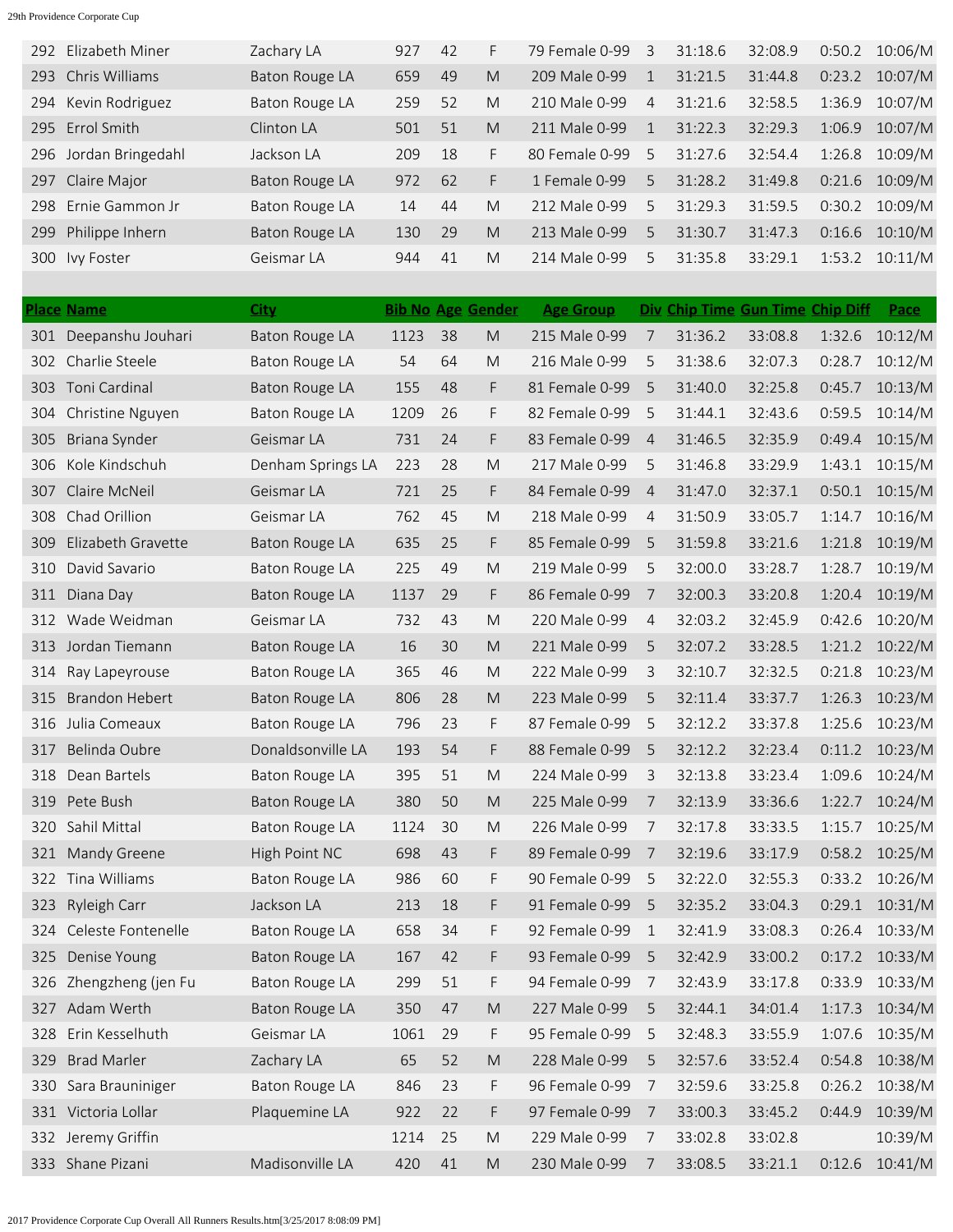| 334 | Jody Watson           | Geismar LA            | 962  | 50 | M                                                                                                          | 231 Male 0-99     | 5              | 33:10.9 | 34:54.7 | 1:43.7 | 10:42/M |
|-----|-----------------------|-----------------------|------|----|------------------------------------------------------------------------------------------------------------|-------------------|----------------|---------|---------|--------|---------|
| 335 | Penny Moak            | <b>Baton Rouge LA</b> | 1200 | 57 | F.                                                                                                         | 98 Female 0-99    | 7              | 33:13.2 | 34:15.8 | 1:02.6 | 10:43/M |
| 336 | Latisha Mire          | Prairieville LA       | 153  | 43 | F                                                                                                          | 99 Female 0-99    | 5              | 33:13.4 | 33:38.7 | 0:25.2 | 10:43/M |
| 337 | Everett Baudean       | Baton Rouge LA        | 1005 | 30 | M                                                                                                          | 232 Male 0-99     | 5              | 33:14.9 | 34:04.4 | 0:49.4 | 10:43/M |
| 338 | Deana Watson          | Geismar LA            | 961  | 47 | F                                                                                                          | 100 Female 0-99   | -5             | 33:16.5 | 34:59.8 | 1:43.3 | 10:44/M |
| 339 | <b>Ricky Mincey</b>   | Darrow LA             | 675  | 42 | M                                                                                                          | 233 Male 0-99     | $\overline{4}$ | 33:24.0 | 33:36.7 | 0:12.6 | 10:46/M |
| 340 | Kathy Blankenship     | Gonzales LA           | 499  | 59 | F                                                                                                          | 101 Female 0-99   | -1             | 33:26.8 | 34:16.1 | 0:49.2 | 10:47/M |
| 341 | Elizabeth Jones       | Geismar LA            | 948  | 36 | F                                                                                                          | 102 Female 0-99   | - 5            | 33:33.8 | 35:29.3 | 1:55.5 | 10:49/M |
|     | 342 Susan Zhao        | Baton Rouge LA        | 298  | 70 | F                                                                                                          | 103 Female 0-99   | $\overline{7}$ | 33:39.0 | 34:12.6 | 0:33.5 | 10:51/M |
| 343 | James Todd            | Geismar LA            | 957  | 32 | M                                                                                                          | 234 Male 0-99     | 5              | 33:41.1 | 35:26.3 | 1:45.2 | 10:52/M |
| 344 | Elizabeth McCollister | Baton Rouge LA        | 489  | 34 | F                                                                                                          | 104 Female 0-99   | -5             | 33:44.6 | 34:20.8 | 0:36.1 | 10:53/M |
| 345 | Marc Dunn             | Baton Rouge LA        | 343  | 28 | M                                                                                                          | 235 Male 0-99     | 5              | 33:47.4 | 35:35.9 | 1:48.5 | 10:54/M |
| 346 | Karla Bringedahl      | Jackson LA            | 210  | 45 | F                                                                                                          | 105 Female 0-99   | -5             | 33:52.1 | 35:18.3 | 1:26.2 | 10:55/M |
| 347 | Wendy Dickinson       | Geismar LA            | 943  | 37 | F                                                                                                          | 106 Female 0-99 5 |                | 33:52.6 | 35:45.9 | 1:53.3 | 10:55/M |
| 348 | Robert Williams       | Baton Rouge LA        | 985  | 59 | M                                                                                                          | 236 Male 0-99     | 5              | 33:57.9 | 34:31.2 | 0:33.3 | 10:57/M |
| 349 | Daniel Haggard        | Denham Springs LA     | 23   | 50 | M                                                                                                          | 237 Male 0-99     | 5              | 33:59.2 | 34:31.4 | 0:32.2 | 10:58/M |
| 350 | Nicole Bell           | Prairieville LA       | 606  | 24 | F                                                                                                          | 107 Female 0-99   | 5              | 34:04.5 | 35:53.3 | 1:48.8 | 10:59/M |
| 351 | <b>Greg Moulard</b>   | Gonzales LA           | 618  | 44 | M                                                                                                          | 238 Male 0-99     | 5              | 34:17.0 | 35:10.8 | 0:53.7 | 11:04/M |
| 352 | Ivan Williams         | Baton Rouge LA        | 240  | 41 | M                                                                                                          | 239 Male 0-99     | 5              | 34:18.8 | 34:47.3 | 0:28.4 | 11:04/M |
| 353 | Eli Carr              | Jackson LA            | 211  | 13 | M                                                                                                          | 240 Male 0-99     | 5              | 34:22.1 | 34:50.6 | 0:28.5 | 11:05/M |
| 354 | Bryan Halterman       | Saint Francisville LA | 426  | 29 | M                                                                                                          | 241 Male 0-99     | 7              | 34:22.7 | 34:35.5 | 0:12.8 | 11:05/M |
| 355 | Matt Sentilles        | Geismar LA            | 744  | 37 | M                                                                                                          | 242 Male 0-99     | $\overline{4}$ | 34:23.3 | 36:14.1 | 1:50.7 | 11:05/M |
| 356 | Jennifer Baudean      | Baton Rouge LA        | 1006 | 29 | F                                                                                                          | 108 Female 0-99   | - 5            | 34:26.1 | 35:15.6 | 0:49.5 | 11:06/M |
| 357 | Elizabeth Smith       | Gonzales LA           | 970  | 39 | F                                                                                                          | 109 Female 0-99   | - 5            | 34:28.8 | 34:50.3 | 0:21.5 | 11:07/M |
| 358 | Renee Graff           | Baton Rouge LA        | 383  | 36 | F                                                                                                          | 110 Female 0-99   | - 3            | 34:31.6 | 34:46.9 | 0:15.3 | 11:08/M |
| 359 | Amy Ware              | Geismar LA            | 960  | 26 | F                                                                                                          | 111 Female 0-99   | - 5            | 34:33.0 | 36:25.5 | 1:52.4 | 11:09/M |
|     | 360 Sunshine Ferguson | Denham Springs LA     | 1188 | 41 | F                                                                                                          | 112 Female 0-99 5 |                | 34:34.0 | 36:34.6 | 2:00.6 | 11:09/M |
|     | 361 Amber Franta      | Saint Amant LA        | 1093 | 36 | F                                                                                                          | 113 Female 0-99   | -5             | 34:34.3 | 36:15.1 | 1:40.7 | 11:09/M |
| 362 | Ming-Hao Chiou        | Geismar LA            | 782  | 33 | ${\sf M}$                                                                                                  | 243 Male 0-99     | 4              | 34:40.8 | 36:16.3 | 1:35.5 | 11:11/M |
| 363 | Jayme Ellender        | <b>Baton Rouge LA</b> | 128  | 35 | $\mathsf{M}% _{T}=\mathsf{M}_{T}\!\left( a,b\right) ,\ \mathsf{M}_{T}=\mathsf{M}_{T}\!\left( a,b\right) ,$ | 244 Male 0-99     | 5              | 34:41.6 | 36:11.4 | 1:29.7 | 11:11/M |
| 364 | <b>Brian Sabolik</b>  | Baton Rouge LA        | 81   | 62 | ${\sf M}$                                                                                                  | 245 Male 0-99     | 3              | 34:42.9 | 36:24.5 | 1:41.5 | 11:12/M |
| 365 | Garry Hiebert         | Geismar LA            | 946  | 60 | $\mathsf{M}% _{T}=\mathsf{M}_{T}\!\left( a,b\right) ,\ \mathsf{M}_{T}=\mathsf{M}_{T}\!\left( a,b\right) ,$ | 246 Male 0-99     | 5              | 34:46.4 | 36:41.2 | 1:54.8 | 11:13/M |
| 366 | Joyce Juneau          | Baton Rouge LA        | 902  | 48 | F                                                                                                          | 114 Female 0-99   | - 5            | 34:46.4 | 36:01.1 | 1:14.6 | 11:13/M |
| 367 | Michael Ferguson      | Denham Springs LA     | 1187 | 34 | ${\sf M}$                                                                                                  | 247 Male 0-99     | 5              | 34:53.6 | 36:56.1 | 2:02.5 | 11:15/M |
| 368 | Jessica Medine        | Geismar LA            | 777  | 31 | F                                                                                                          | 115 Female 0-99   | $\overline{4}$ | 34:54.3 | 36:10.6 | 1:16.2 | 11:15/M |
| 369 | Ryan Hunter           | Geismar LA            | 783  | 28 | $\mathsf{M}% _{T}=\mathsf{M}_{T}\!\left( a,b\right) ,\ \mathsf{M}_{T}=\mathsf{M}_{T}\!\left( a,b\right) ,$ | 248 Male 0-99     | $\overline{4}$ | 34:54.6 | 36:11.1 | 1:16.4 | 11:15/M |
| 370 | Cyndi Kalencki        | Baton Rouge LA        | 445  | 52 | F                                                                                                          | 116 Female 0-99   | $\mathbf{1}$   | 34:57.2 | 35:34.7 | 0:37.4 | 11:16/M |
| 371 | Michelle Seeling      | Gonzales LA           | 154  | 40 | F                                                                                                          | 117 Female 0-99 5 |                | 35:06.8 | 36:21.6 | 1:14.8 | 11:19/M |
| 372 | Monica Case           | Baton Rouge LA        | 849  | 44 | F                                                                                                          | 118 Female 0-99 7 |                | 35:12.7 | 35:39.2 | 0:26.5 | 11:21/M |
| 373 | Laura Hawkes          |                       | 1216 | 30 | F                                                                                                          | 119 Female 0-99 7 |                | 35:12.8 | 35:55.1 | 0:42.2 | 11:21/M |
|     | 374 Vincent Tolliver  | Baton Rouge LA        | 1215 | 28 | M                                                                                                          | 249 Male 0-99     | 7              | 35:22.2 | 36:03.8 | 0:41.5 | 11:25/M |
| 375 | Corey Hamil           | Baton Rouge LA        | 354  | 26 | $\mathsf{M}% _{T}=\mathsf{M}_{T}\!\left( a,b\right) ,\ \mathsf{M}_{T}=\mathsf{M}_{T}\!\left( a,b\right) ,$ | 250 Male 0-99     | 7              | 35:22.3 | 36:02.2 | 0:39.9 | 11:25/M |
| 376 | Kristi Skinn          | Prairieville LA       | 1041 | 29 | F                                                                                                          | 120 Female 0-99 5 |                | 35:27.7 | 37:20.5 | 1:52.8 | 11:26/M |
|     |                       |                       |      |    |                                                                                                            |                   |                |         |         |        |         |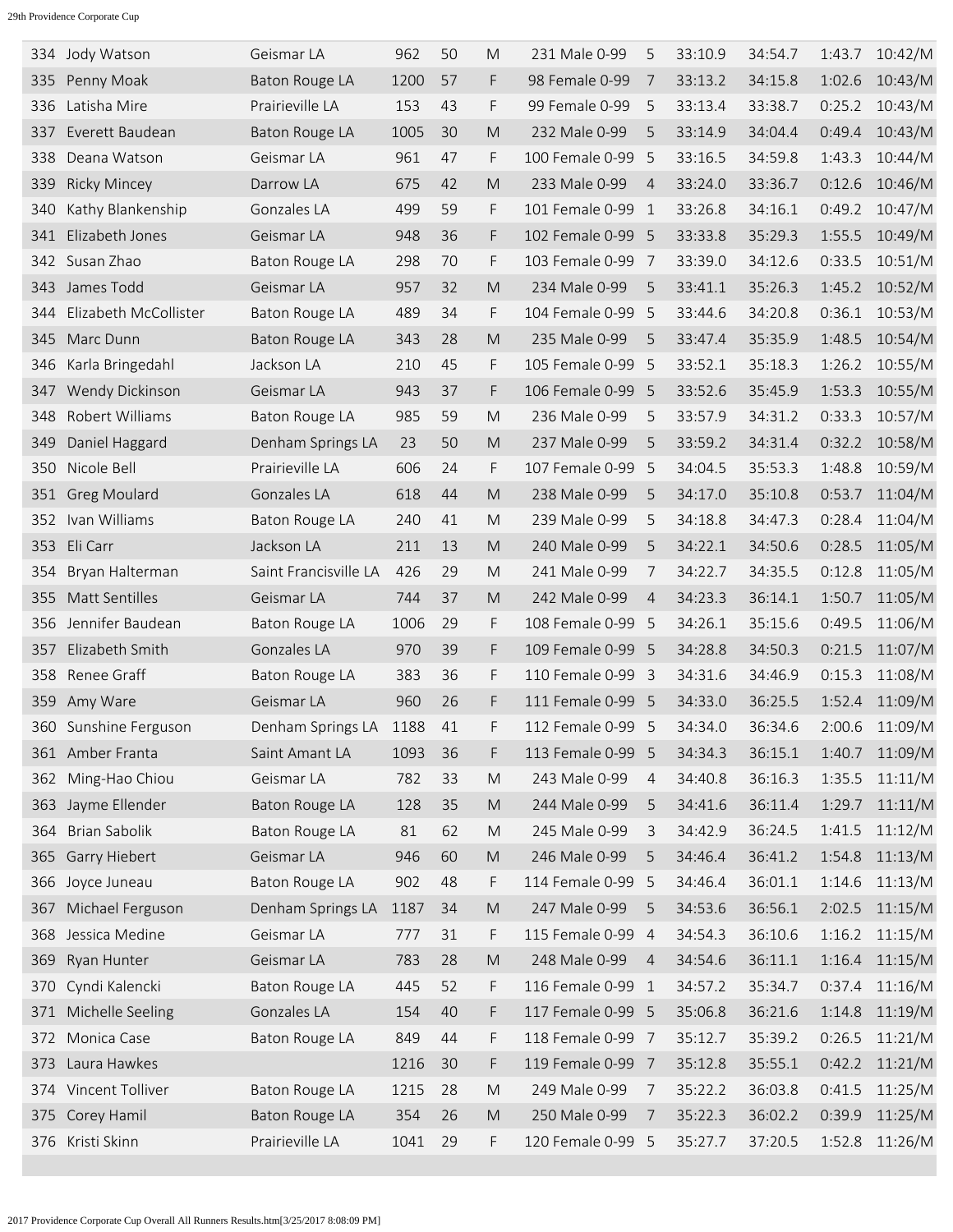| 377 | Jeff Skinn              | Geismar LA        | 1045 | 31 | M  | 251 Male 0-99     | 5              | 35:28.3 | 37:21.2 | 1:52.8 | 11:26/M |
|-----|-------------------------|-------------------|------|----|----|-------------------|----------------|---------|---------|--------|---------|
| 378 | April McKinley          | Baton Rouge LA    | 161  | 35 | F  | 121 Female 0-99   | 5              | 35:36.2 | 36:26.9 | 0:50.7 | 11:29/M |
| 379 | Lauren Stelly           | Darrow LA         | 684  | 27 | F  | 122 Female 0-99   | $\overline{4}$ | 35:36.8 | 37:06.6 | 1:29.7 | 11:29/M |
| 380 | Colleen Murphy          | Darrow LA         | 676  | 25 | F  | 123 Female 0-99   | $\overline{4}$ | 35:38.3 | 37:07.1 | 1:28.7 | 11:30/M |
| 381 | <b>Brian Carmichael</b> | Baton Rouge LA    | 370  | 54 | M  | 252 Male 0-99     | 3              | 35:40.2 | 35:57.7 | 0:17.4 | 11:30/M |
| 382 | Patrick Smith           | Geismar LA        | 1058 | 28 | M  | 253 Male 0-99     | 5              | 35:40.9 | 36:21.4 | 0:40.4 | 11:30/M |
| 383 | Kelly Anderson          | Baton Rouge LA    | 699  | 40 | F  | 124 Female 0-99   | 7              | 35:42.1 | 36:35.5 | 0:53.3 | 11:31/M |
| 384 | Nick Carr               | Jackson LA        | 212  | 43 | M  | 254 Male 0-99     | 5              | 35:44.8 | 36:12.4 | 0:27.6 | 11:32/M |
| 385 | Chris Bishop            | Baton Rouge LA    | 526  | 23 | M  | 255 Male 0-99     | 7              | 35:50.5 | 35:57.7 | 0:07.2 | 11:34/M |
| 386 | Jamal Yarbrough         | Baton Rouge LA    | 1119 | 33 | M  | 256 Male 0-99     | 5              | 35:51.8 | 37:06.3 | 1:14.5 | 11:34/M |
| 387 | Mrinal Desai            | Baton Rouge LA    | 427  | 43 | M  | 257 Male 0-99     | 5              | 35:59.3 | 36:15.5 | 0:16.2 | 11:36/M |
| 388 | Susan Hodge             | Gonzales LA       | 538  | 55 | F  | 125 Female 0-99   | 7              | 36:00.1 | 38:04.6 | 2:04.5 | 11:37/M |
| 389 | Madeline Domma          | Baton Rouge LA    | 1202 | 29 | F. | 126 Female 0-99   | - 7            | 36:03.5 | 37:02.8 | 0:59.3 | 11:38/M |
| 390 | Margaret Heffron        | Baton Rouge LA    | 1203 | 58 | F  | 127 Female 0-99   | 7              | 36:03.8 | 37:02.3 | 0:58.5 | 11:38/M |
| 391 | Craig Franta            | Geismar LA        | 1050 | 49 | M  | 258 Male 0-99     | 5              | 36:04.3 | 37:44.2 | 1:39.8 | 11:38/M |
| 392 | Melanie Clouatre        | Port Allen LA     | 908  | 35 | F  | 128 Female 0-99   | $\overline{3}$ | 36:04.5 | 36:54.2 | 0:49.7 | 11:38/M |
| 393 | Reagan Cambre           | Saint Amant LA    | 243  | 15 | F  | 129 Female 0-99   | - 5            | 36:04.9 | 36:41.3 | 0:36.4 | 11:38/M |
| 394 | Caleb Riddle            | Baton Rouge LA    | 817  | 11 | M  | 259 Male 0-99     | 5              | 36:05.5 | 36:31.8 | 0:26.2 | 11:38/M |
| 395 | Brandi Scivicque        | Livingston LA     | 232  | 33 | F. | 130 Female 0-99   | $\overline{2}$ | 36:05.9 | 36:41.3 | 0:35.4 | 11:38/M |
| 396 | Renesha Yarbrough       | Baton Rouge LA    | 1120 | 31 | F  | 131 Female 0-99   | - 5            | 36:07.3 | 37:18.9 | 1:11.5 | 11:39/M |
| 397 | Terri McKinney          | Baton Rouge LA    | 449  | 50 | F. | 132 Female 0-99   | $\sqrt{1}$     | 36:10.1 | 37:11.4 | 1:01.2 | 11:40/M |
| 398 | Jenny Pearce            | Baton Rouge LA    | 368  | 27 | F. | 133 Female 0-99   | - 3            | 36:17.2 | 37:14.8 | 0:57.5 | 11:42/M |
| 399 | Nicole Kindschuh        | Denham Springs LA | 224  | 27 | F. | 134 Female 0-99 5 |                | 36:18.3 | 38:01.1 | 1:42.8 | 11:43/M |
| 400 | Yvonne Baker            | Denham Springs LA | 974  | 40 | F  | 135 Female 0-99 5 |                | 36:19.0 | 36:40.6 | 0:21.5 | 11:43/M |
|     |                         |                   |      |    |    |                   |                |         |         |        |         |

|     | <b>Place Name</b>  | <b>City</b>           |      |    | <b>Bib No Age Gender</b> | <b>Age Group</b>  |                | Div Chip Time Gun Time Chip Diff |         |        | Pace           |
|-----|--------------------|-----------------------|------|----|--------------------------|-------------------|----------------|----------------------------------|---------|--------|----------------|
|     | 401 Jackson Cortez | Baton Rouge LA        | 1111 | 11 | M                        | 260 Male 0-99     | 5              | 36:24.6                          | 37:26.8 |        | 1:02.2 11:45/M |
|     | 402 Sean Cortez    | Baton Rouge LA        | 1116 | 42 | M                        | 261 Male 0-99     | 5              | 36:28.9                          | 37:31.6 | 1:02.6 | 11:46/M        |
| 403 | Cheng Zhang        | Baton Rouge LA        | 302  | 51 | M                        | 262 Male 0-99     | 7              | 36:32.2                          | 37:07.8 | 0:35.5 | 11:47/M        |
| 404 | Lei Wang           | <b>Baton Rouge LA</b> | 296  | 51 | F                        | 136 Female 0-99   | - 7            | 36:34.5                          | 37:08.1 | 0:33.5 | 11:48/M        |
| 405 | Ashley Ruh         | <b>Baton Rouge LA</b> | 318  | 23 | F.                       | 137 Female 0-99 7 |                | 36:34.8                          | 37:32.1 | 0:57.2 | 11:48/M        |
| 406 | Nikole Nijenkamp   | <b>Baton Rouge LA</b> | 275  | 23 | F                        | 138 Female 0-99 4 |                | 36:35.1                          | 36:54.6 | 0:19.5 | 11:48/M        |
| 407 | Angela Gasquet     | Saint Gabriel LA      | 244  | 46 | F.                       | 139 Female 0-99 5 |                | 36:42.0                          | 37:19.8 | 0:37.7 | 11:50/M        |
| 408 | Henry Beard        | Gonzales LA           | 38   | 44 | M                        | 263 Male 0-99     | 5              | 36:42.5                          | 38:04.8 | 1:22.2 | 11:50/M        |
| 409 | Maria Darden       | Houma LA              | 613  | 55 | F.                       | 140 Female 0-99   | $\overline{1}$ | 36:47.8                          | 38:19.6 | 1:31.8 | 11:52/M        |
| 410 | Candace Leblanc    | Baton Rouge LA        | 397  | 34 | F.                       | 141 Female 0-99   | - 3            | 36:48.4                          | 37:59.1 | 1:10.6 | 11:52/M        |
|     | 411 Craig Hill     | Prairieville LA       | 652  | 51 | M                        | 264 Male 0-99     | 5              | 36:50.6                          | 37:46.8 | 0:56.2 | 11:53/M        |
|     | 412 Julia Coffey   | Baton Rouge LA        | 1156 | 13 | F.                       | 142 Female 0-99   | 7              | 36:53.1                          | 38:26.6 | 1:33.5 | 11:54/M        |
| 413 | Megan Stafford     | Baton Rouge LA        | 20   | 32 | F.                       | 143 Female 0-99 5 |                | 36:56.7                          | 37:43.3 | 0:46.5 | 11:55/M        |
| 414 | Lisa Fehnel        | Baton Rouge LA        | 1138 | 57 | F.                       | 144 Female 0-99 7 |                | 36:57.4                          | 38:17.8 | 1:20.4 | 11:55/M        |
| 415 | Melissa Savario    | Baton Rouge LA        | 227  | 49 | F.                       | 145 Female 0-99 5 |                | 36:59.4                          | 38:31.1 | 1:31.6 | 11:56/M        |
| 416 | Nancy Gilbert      | Baton Rouge LA        | 456  | 62 | F.                       | 146 Female 0-99 7 |                | 37:12.1                          | 37:52.1 | 0:39.9 | 12:00/M        |
| 417 | Stacy Schoonmaker  | Baton Rouge LA        | 1191 | 39 | F.                       | 147 Female 0-99 7 |                | 37:17.4                          | 38:12.5 | 0:55.1 | 12:02/M        |
| 418 | Nicole Bienvenu    | Baton Rouge LA        | 179  | 30 | F.                       | 148 Female 0-99 4 |                | 37:26.2                          | 38:03.7 | 0:37.5 | 12:05/M        |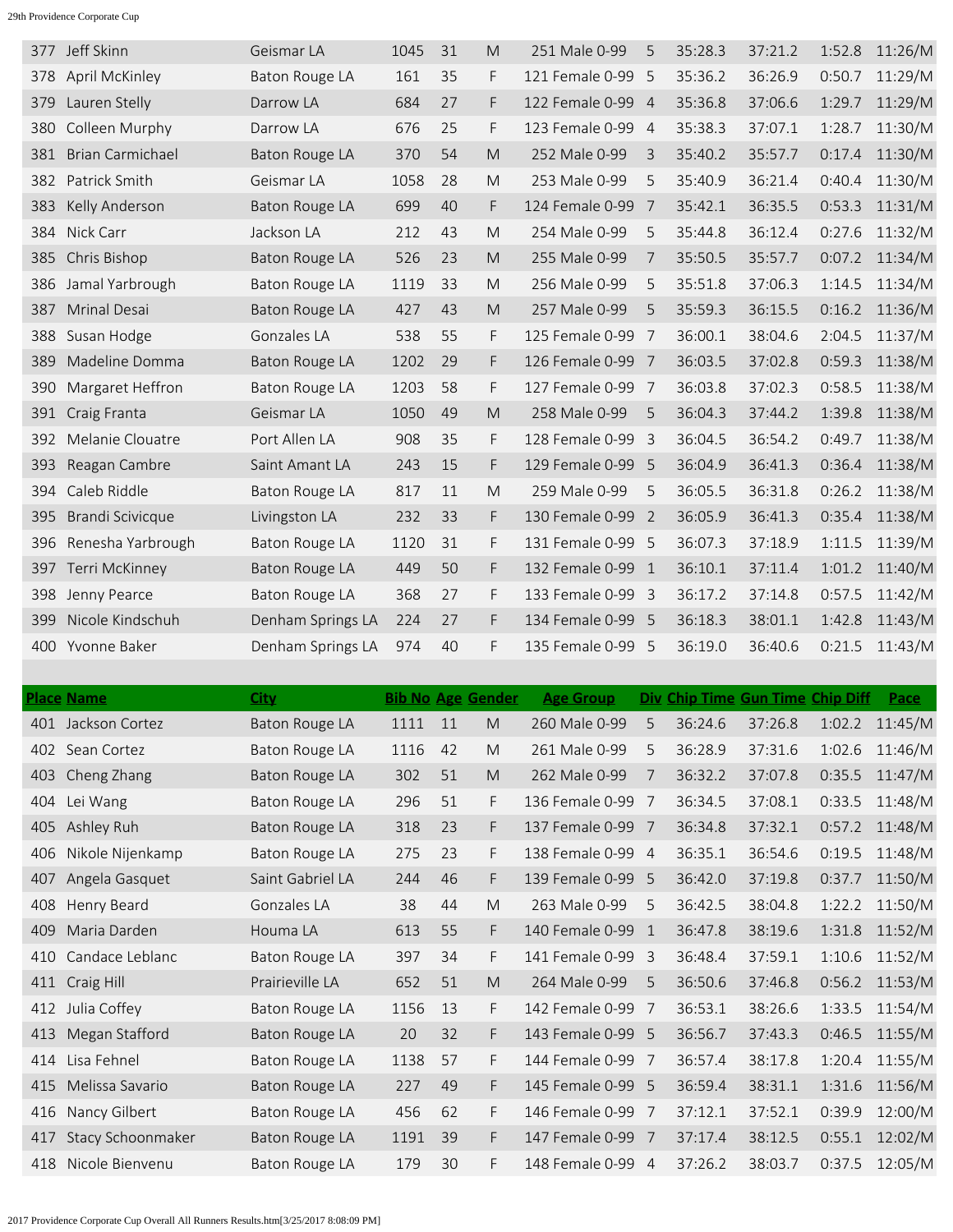| 419 | Mridul Desai            | Baton Rouge LA        | 428  | 43 | M                                                                                                          | 265 Male 0-99     | 5              | 37:32.3 | 37:45.8 | 0:13.5 | 12:06/M |
|-----|-------------------------|-----------------------|------|----|------------------------------------------------------------------------------------------------------------|-------------------|----------------|---------|---------|--------|---------|
| 420 | Allen Darden            | Houma LA              | 614  | 21 | M                                                                                                          | 266 Male 0-99     | $\mathbf 1$    | 37:35.1 | 39:01.5 | 1:26.3 | 12:07/M |
| 421 | Donald Spansel          | Geismar LA            | 779  | 49 | M                                                                                                          | 267 Male 0-99     | $\overline{4}$ | 37:37.2 | 39:19.6 | 1:42.3 | 12:08/M |
| 422 | <b>Tiffany Skinner</b>  | Darrow LA             | 683  | 37 | F                                                                                                          | 149 Female 0-99   | $\overline{4}$ | 37:40.1 | 37:48.3 | 0:08.1 | 12:09/M |
| 423 | Jason Blackburn         | Geismar LA            | 725  | 32 | M                                                                                                          | 268 Male 0-99     | $\overline{4}$ | 37:44.4 | 38:57.2 | 1:12.7 | 12:10/M |
| 424 | Jenifer Ducote          | Gonzales LA           | 159  | 37 | F                                                                                                          | 150 Female 0-99   | -5             | 37:47.3 | 38:56.6 | 1:09.2 | 12:11/M |
| 425 | Sarah Van Way           | Baton Rouge LA        | 1196 | 25 | F                                                                                                          | 151 Female 0-99 7 |                | 37:59.9 | 40:13.1 | 2:13.1 | 12:15/M |
| 426 | Carmen Ramber           | Darrow LA             | 682  | 53 | F                                                                                                          | 152 Female 0-99 4 |                | 38:06.8 | 38:49.3 | 0:42.4 | 12:17/M |
| 427 | Alyssa Hipps            | Prairieville LA       | 644  | 29 | F                                                                                                          | 153 Female 0-99   | - 5            | 38:09.9 | 39:34.3 | 1:24.3 | 12:18/M |
| 428 | Jacob Hipps             | Prairieville LA       | 645  | 32 | M                                                                                                          | 269 Male 0-99     | 5              | 38:11.1 | 39:35.1 | 1:23.9 | 12:19/M |
| 429 | Karen Savoy             | Geismar LA            | 740  | 58 | F                                                                                                          | 154 Female 0-99 4 |                | 38:21.2 | 40:06.6 | 1:45.3 | 12:22/M |
| 430 | Kathryn Dufrene         | <b>Baton Rouge LA</b> | 21   | 28 | F                                                                                                          | 155 Female 0-99 5 |                | 38:21.7 | 39:07.5 | 0:45.7 | 12:22/M |
| 431 | Karen Morton            | Baton Rouge LA        | 57   | 54 | F                                                                                                          | 156 Female 0-99   | -5             | 38:26.3 | 38:59.8 | 0:33.5 | 12:24/M |
| 432 | <b>Steve Couvillion</b> | Prairieville LA       | 429  | 37 | M                                                                                                          | 270 Male 0-99     | 5              | 38:51.6 | 39:40.1 | 0:48.4 | 12:32/M |
| 433 | Rachel Bayham           | Baton Rouge LA        | 1151 | 31 | F                                                                                                          | 157 Female 0-99   | - 7            | 38:54.5 | 40:51.1 | 1:56.5 | 12:33/M |
| 434 | Reed Bayham             | Prairieville LA       | 1152 | 12 | M                                                                                                          | 271 Male 0-99     | 7              | 38:54.8 | 40:51.3 | 1:56.5 | 12:33/M |
| 435 | Jenny Baia              | Baton Rouge LA        | 418  | 36 | F.                                                                                                         | 158 Female 0-99 4 |                | 39:02.2 | 40:20.5 | 1:18.2 | 12:35/M |
| 436 | Anna Lowell             | Prairieville LA       | 416  | 37 | F                                                                                                          | 159 Female 0-99 4 |                | 39:02.8 | 40:21.3 | 1:18.5 | 12:35/M |
| 437 | Kaylee Riddle           | Baton Rouge LA        | 819  | 9  | F                                                                                                          | 160 Female 0-99   | - 5            | 39:07.8 | 39:37.6 | 0:29.7 | 12:37/M |
| 438 | Tayisha Beard           | Gonzales LA           | 39   | 35 | F                                                                                                          | 161 Female 0-99 5 |                | 39:15.4 | 40:37.2 | 1:21.8 | 12:40/M |
| 439 | Keyshalynn Thymes       | Baton Rouge LA        | 1118 | 39 | F.                                                                                                         | 162 Female 0-99   | - 5            | 39:22.2 | 40:33.1 | 1:10.8 | 12:42/M |
| 440 | Deborah Buchanan        | Baton Rouge LA        | 61   | 40 | F                                                                                                          | 163 Female 0-99   | -5             | 39:22.9 | 40:10.5 | 0:47.5 | 12:42/M |
|     | 441 Scott Politz        | Baton Rouge LA        | 182  | 41 | M                                                                                                          | 272 Male 0-99     | 5              | 39:28.7 | 40:06.2 | 0:37.5 | 12:44/M |
| 442 | John Gordillo           | Geismar LA            | 425  | 27 | M                                                                                                          | 273 Male 0-99     | 7              | 39:36.8 | 39:46.9 | 0:10.1 | 12:46/M |
| 443 | Donnie Thymes           | Baton Rouge LA        | 1121 | 43 | M                                                                                                          | 274 Male 0-99     | 5              | 39:38.1 | 40:49.3 | 1:11.1 | 12:47/M |
| 444 | Li Yang                 | Baton Rouge LA        | 303  | 49 | M                                                                                                          | 275 Male 0-99     | 7              | 39:41.7 | 40:11.7 | 0:29.9 | 12:48/M |
|     | 445 Joshua Dehghanpir   | <b>Baton Rouge LA</b> | 180  | 31 | M                                                                                                          | 276 Male 0-99     | $\overline{4}$ | 39:44.2 | 40:56.1 | 1:11.9 | 12:49/M |
| 446 | Mimi Aycock             | Baton Rouge LA        | 697  | 40 | F                                                                                                          | 164 Female 0-99 7 |                | 39:48.0 | 40:45.8 | 0:57.7 | 12:50/M |
| 447 | <b>Brandy Patrick</b>   | <b>Baton Rouge LA</b> | 385  | 41 | F                                                                                                          | 165 Female 0-99 3 |                | 40:15.2 | 41:24.7 | 1:09.5 | 12:59/M |
| 448 | Emilie Hotard           | Livingston LA         | 601  | 16 | F.                                                                                                         | 166 Female 0-99 5 |                | 40:32.7 | 41:58.9 | 1:26.2 | 13:05/M |
| 449 | Sharon Marshall         | <b>Baton Rouge LA</b> | 453  | 69 | F                                                                                                          | 167 Female 0-99   | - 7            | 40:36.0 | 41:13.7 | 0:37.7 | 13:06/M |
| 450 | Michael Ballard         | Denham Springs LA     | 33   | 48 | $\mathsf{M}% _{T}=\mathsf{M}_{T}\!\left( a,b\right) ,\ \mathsf{M}_{T}=\mathsf{M}_{T}\!\left( a,b\right) ,$ | 277 Male 0-99     | 5              | 40:36.8 | 41:49.3 | 1:12.5 | 13:06/M |
|     | 451 Carlin Donart       | Baton Rouge LA        | 1132 | 24 | F                                                                                                          | 168 Female 0-99   | 5              | 40:37.2 | 40:59.5 | 0:22.3 | 13:06/M |
| 452 | Diane Ballard           | <b>Baton Rouge LA</b> | 284  | 48 | F                                                                                                          | 169 Female 0-99 4 |                | 40:37.5 | 41:49.8 | 1:12.3 | 13:06/M |
| 453 | Melanie Vitter          | Livingston LA         | 604  | 26 | F                                                                                                          | 170 Female 0-99   | -5             | 40:38.8 | 42:05.2 | 1:26.3 | 13:06/M |
| 454 | Alan Riddle             | Baton Rouge LA        | 815  | 58 | $\mathsf{M}% _{T}=\mathsf{M}_{T}\!\left( a,b\right) ,\ \mathsf{M}_{T}=\mathsf{M}_{T}\!\left( a,b\right) ,$ | 278 Male 0-99     | 5              | 40:40.3 | 41:07.8 | 0:27.4 | 13:07/M |
| 455 | Maria Shumaker          | Baton Rouge LA        | 24   | 56 | F                                                                                                          | 171 Female 0-99   | -5             | 40:41.5 | 41:13.8 | 0:32.2 | 13:07/M |
| 456 | Mitzi Hail Hochheiser   | Baton Rouge LA        | 165  | 50 | F                                                                                                          | 172 Female 0-99 5 |                | 40:45.6 | 41:52.8 | 1:07.2 | 13:09/M |
| 457 | Keary Ragusa            | Baton Rouge LA        | 421  | 30 | F                                                                                                          | 173 Female 0-99   | - 7            | 40:46.3 | 41:00.2 | 0:13.9 | 13:09/M |
| 458 | David Hochheiser        | Baton Rouge LA        | 19   | 50 | $\mathsf{M}% _{T}=\mathsf{M}_{T}\!\left( a,b\right) ,\ \mathsf{M}_{T}=\mathsf{M}_{T}\!\left( a,b\right) ,$ | 279 Male 0-99     | 5              | 40:47.1 | 41:53.4 | 1:06.3 | 13:09/M |
| 459 | Lauryn Buuck            | Baton Rouge LA        | 222  | 18 | F                                                                                                          | 174 Female 0-99   | -5             | 40:48.1 | 42:32.1 | 1:43.9 | 13:10/M |
| 460 | Michael Weber           | Baton Rouge LA        | 424  | 27 | ${\sf M}$                                                                                                  | 280 Male 0-99     | 7              | 40:48.5 | 41:01.9 | 0:13.3 | 13:10/M |
|     | 461 Julie Lewis         | <b>Baton Rouge LA</b> | 164  | 53 | F                                                                                                          | 175 Female 0-99 5 |                | 40:49.8 | 42:03.3 | 1:13.4 | 13:10/M |
|     |                         |                       |      |    |                                                                                                            |                   |                |         |         |        |         |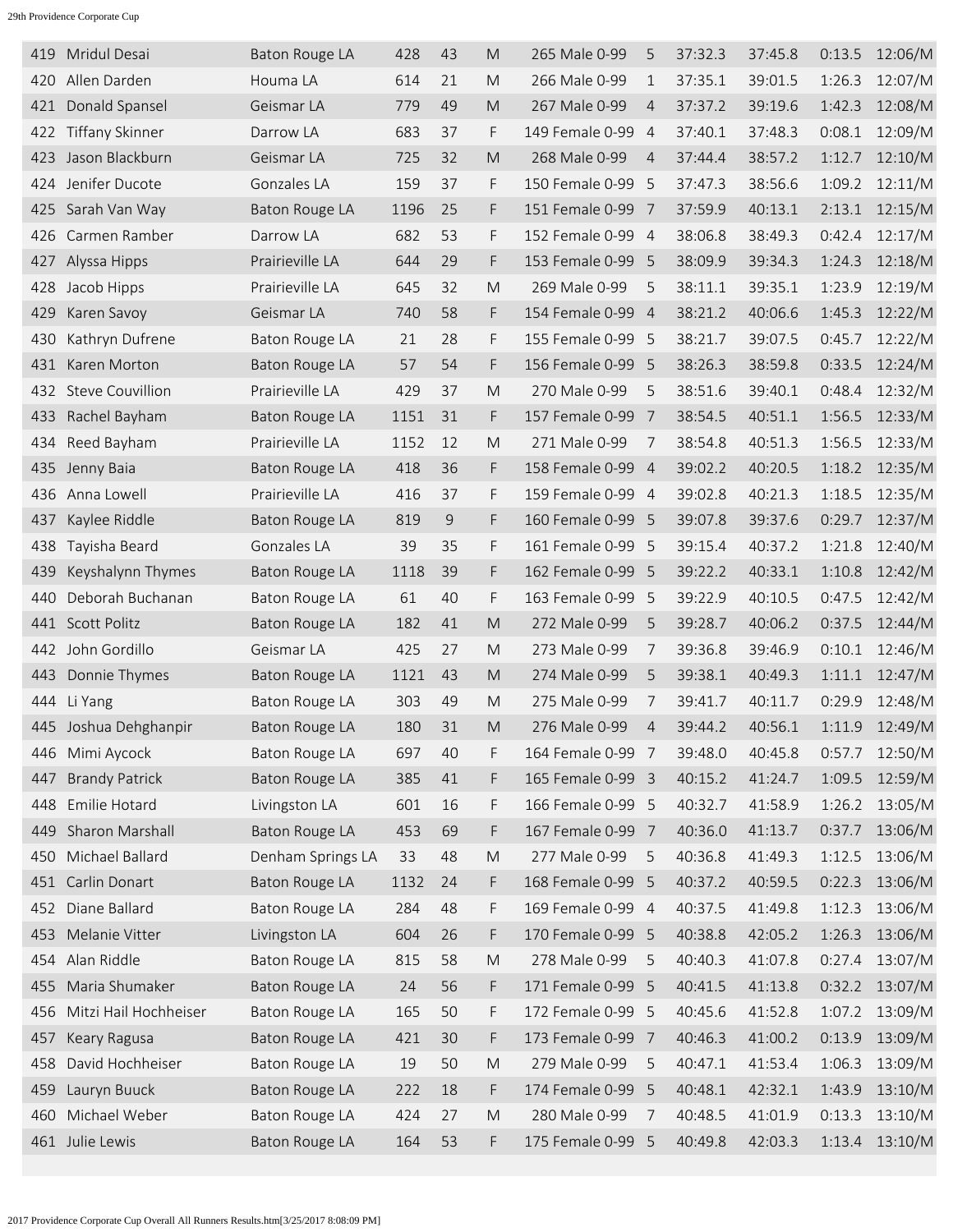|     | 462 Sherry Mayer        | Baton Rouge LA        | 91   | 56 | F                                                                                                          | 176 Female 0-99   | -5             | 41:12.3 | 42:44.8 | 1:32.5 | 13:17/M |
|-----|-------------------------|-----------------------|------|----|------------------------------------------------------------------------------------------------------------|-------------------|----------------|---------|---------|--------|---------|
| 463 | <b>Brad Landaiche</b>   | Prairieville LA       | 251  | 36 | M                                                                                                          | 281 Male 0-99     | 5              | 41:23.6 | 42:36.8 | 1:13.1 | 13:21/M |
| 464 | Abdul Munshi            | Geismar LA            | 1039 | 62 | M                                                                                                          | 282 Male 0-99     | $\overline{2}$ | 41:25.1 | 43:05.8 | 1:40.7 | 13:22/M |
| 465 | Elizabeth Gonzalez      | Baton Rouge LA        | 1230 | 23 | F                                                                                                          | 177 Female 0-99   | -5             | 41:25.5 | 42:07.8 | 0:42.3 | 13:22/M |
| 466 | Megan Tiemann           | Shreveport LA         | 8    | 27 | F                                                                                                          | 178 Female 0-99   | - 5            | 41:25.7 | 42:46.5 | 1:20.8 | 13:22/M |
| 467 | Karen Tiemann           | Shreveport LA         | 9    | 63 | F                                                                                                          | 179 Female 0-99   | -5             | 41:26.0 | 42:46.5 | 1:20.5 | 13:22/M |
| 468 | <b>Haley Riddle</b>     | Baton Rouge LA        | 818  | 8  | F                                                                                                          | 180 Female 0-99 5 |                | 41:28.8 | 41:57.1 | 0:28.3 | 13:23/M |
| 469 | Rachel Huffty           | Baton Rouge LA        | 602  | 22 | F                                                                                                          | 181 Female 0-99   | -5             | 41:31.9 | 43:00.8 | 1:28.9 | 13:24/M |
| 470 | Robert Kosick           | Gonzales LA           | 104  | 63 | M                                                                                                          | 283 Male 0-99     | 4              | 41:45.0 | 42:08.3 | 0:23.2 | 13:28/M |
| 471 | Jo Burns                | Gonzales LA           | 106  | 48 | F                                                                                                          | 182 Female 0-99   | $\overline{4}$ | 41:45.6 | 42:10.5 | 0:24.9 | 13:28/M |
| 472 | Doreen Swanson          | Geismar LA            | 108  | 53 | F                                                                                                          | 183 Female 0-99 4 |                | 41:45.8 | 42:10.3 | 0:24.5 | 13:28/M |
| 473 | Rhonda Edmonston        | Livingston LA         | 187  | 50 | F                                                                                                          | 184 Female 0-99   | -5             | 41:47.3 | 43:40.8 | 1:53.5 | 13:29/M |
| 474 | Kendall Gaudin          | Baton Rouge LA        | 998  | 20 | F                                                                                                          | 185 Female 0-99   | -5             | 41:52.4 | 43:03.2 | 1:10.7 | 13:30/M |
| 475 | Karen Holden            | Baton Rouge LA        | 1000 | 50 | F                                                                                                          | 186 Female 0-99   | - 5            | 41:52.7 | 43:03.2 | 1:10.4 | 13:30/M |
| 476 | Liling Fu               | Baton Rouge LA        | 301  | 28 | M                                                                                                          | 284 Male 0-99     | 7              | 41:57.5 | 42:34.8 | 0:37.2 | 13:32/M |
| 477 | Julio Melara            | Baton Rouge LA        | 468  | 50 | M                                                                                                          | 285 Male 0-99     | 5              | 42:01.1 | 43:25.1 | 1:23.9 | 13:33/M |
| 478 | Blythe Johnson          | Baton Rouge LA        | 479  | 34 | F                                                                                                          | 187 Female 0-99   | 5              | 42:09.8 | 43:15.5 | 1:05.7 | 13:36/M |
| 479 | <b>Eddie Stowers</b>    | Darrow LA             | 688  | 58 | M                                                                                                          | 286 Male 0-99     | $\overline{4}$ | 42:18.0 | 43:02.3 | 0:44.2 | 13:39/M |
| 480 | Ed Robinson             | <b>Baton Rouge LA</b> | 26   | 34 | M                                                                                                          | 287 Male 0-99     | 5              | 42:21.8 | 43:12.5 | 0:50.7 | 13:40/M |
| 481 | Hank Henagan            | <b>Baton Rouge LA</b> | 17   | 69 | M                                                                                                          | 288 Male 0-99     | 5              | 42:53.7 | 43:25.1 | 0:31.3 | 13:50/M |
| 482 | Dvijen Desai            | Baton Rouge LA        | 432  | 65 | M                                                                                                          | 289 Male 0-99     | 5              | 42:59.2 | 43:40.2 | 0:40.9 | 13:52/M |
| 483 | Kathryn Lynch           | Baton Rouge LA        | 270  | 32 | F                                                                                                          | 188 Female 0-99   | $\overline{4}$ | 43:05.3 | 44:54.1 | 1:48.7 | 13:54/M |
| 484 | Manny Fajardo           | Baton Rouge LA        | 485  | 41 | M                                                                                                          | 290 Male 0-99     | 5              | 43:13.3 | 44:20.8 | 1:07.5 | 13:56/M |
| 485 | Kathryn Gutierrez       | <b>Baton Rouge LA</b> | 486  | 32 | F                                                                                                          | 189 Female 0-99   | -5             | 43:15.2 | 44:23.7 | 1:08.5 | 13:57/M |
| 486 | Saiyid Kamal            | Gonzales LA           | 1090 | 55 | M                                                                                                          | 291 Male 0-99     | 5              | 43:18.1 | 44:58.8 | 1:40.7 | 13:58/M |
| 487 | Bello Illiassou         | Geismar LA            | 1060 | 32 | M                                                                                                          | 292 Male 0-99     | 5              | 43:20.7 | 45:00.2 | 1:39.4 | 13:59/M |
| 488 | <b>Brittany Thomas</b>  | Baton Rouge LA        | 612  | 28 | F                                                                                                          | 190 Female 0-99   | 7              | 43:23.8 | 44:54.6 | 1:30.8 | 14:00/M |
| 489 | Jack Herring            | <b>Baton Rouge LA</b> | 807  | 59 | $\mathsf{M}% _{T}=\mathsf{M}_{T}\!\left( a,b\right) ,\ \mathsf{M}_{T}=\mathsf{M}_{T}\!\left( a,b\right) ,$ | 293 Male 0-99     | 5              | 43:46.5 | 45:56.6 | 2:10.1 | 14:07/M |
| 490 | Ann Hotard              | Livingston LA         | 587  | 50 | F                                                                                                          | 191 Female 0-99 7 |                | 43:50.3 | 45:01.6 | 1:11.3 | 14:08/M |
| 491 | <b>Beatrice Terigar</b> | Baton Rouge LA        | 414  | 32 | F                                                                                                          | 192 Female 0-99 4 |                | 43:53.8 | 44:41.3 | 0:47.4 | 14:09/M |
| 492 | Lisa Huffty             | Baton Rouge LA        | 588  | 50 | F                                                                                                          | 193 Female 0-99   | 7              | 44:25.0 | 45:53.5 | 1:28.4 | 14:20/M |
| 493 | Denise Richard          | Darrow LA             | 687  | 58 | F                                                                                                          | 194 Female 0-99 4 |                | 45:00.1 | 45:44.1 | 0:43.9 | 14:31/M |
| 494 | Stephen Fertitta        | Baton Rouge LA        | 786  | 28 | $\mathsf{M}% _{T}=\mathsf{M}_{T}\!\left( a,b\right) ,\ \mathsf{M}_{T}=\mathsf{M}_{T}\!\left( a,b\right) ,$ | 294 Male 0-99     | 7              | 45:06.1 | 47:09.8 | 2:03.7 | 14:33/M |
| 495 | Amy Kissner             | Baton Rouge LA        | 810  | 39 | F                                                                                                          | 195 Female 0-99 5 |                | 45:07.5 | 47:12.4 | 2:04.9 | 14:33/M |
| 496 | Paul Kissner            | Baton Rouge LA        | 811  | 36 | $\mathsf{M}% _{T}=\mathsf{M}_{T}\!\left( a,b\right) ,\ \mathsf{M}_{T}=\mathsf{M}_{T}\!\left( a,b\right) ,$ | 295 Male 0-99     | 5              | 45:08.5 | 47:13.1 | 2:04.5 | 14:34/M |
| 497 | Lais Cheva              | <b>Baton Rouge LA</b> | 785  | 28 | F                                                                                                          | 196 Female 0-99   | $\overline{7}$ | 45:08.8 | 47:13.1 | 2:04.3 | 14:34/M |
| 498 | Sutton Yanosky          | Baton Rouge LA        | 788  | 28 | ${\sf M}$                                                                                                  | 296 Male 0-99     | 7              | 45:09.6 | 47:13.9 | 2:04.3 | 14:34/M |
| 499 | Michelle Miller         | Walker LA             | 148  | 44 | F                                                                                                          | 197 Female 0-99 5 |                | 45:10.1 | 46:18.7 | 1:08.5 | 14:34/M |
| 500 | <b>Brian Butler</b>     | Baton Rouge LA        | 455  | 55 | M                                                                                                          | 297 Male 0-99     | 1              | 45:21.3 | 46:17.5 | 0:56.2 | 14:38/M |
|     |                         |                       |      |    |                                                                                                            |                   |                |         |         |        |         |

| <b>Place Name</b>  | City            |      |    | <b>Bib No Age Gender</b> | <b>Age Group</b>  |    | Div Chip Time Gun Time Chip Diff |         | Pace               |
|--------------------|-----------------|------|----|--------------------------|-------------------|----|----------------------------------|---------|--------------------|
| 501 Travis Johnson | Baton Rouge LA  | 480  | 46 | M                        | 298 Male 0-99     | .5 | 45:38.2                          | 46:45.2 | $1:06.9$ $14:43/M$ |
| 502 Tracy Geiger   | Prairieville LA | 247. | 48 |                          | 198 Female 0-99 5 |    | 45:42.8                          | 46:12.3 | $0:29.5$ 14:45/M   |
| 503 Rick Bergeron  | Geismar LA      | 758. | 48 | M                        | 299 Male 0-99     | 4  | 46:02.9                          | 47:54.1 | $1:51.1$ $14:51/M$ |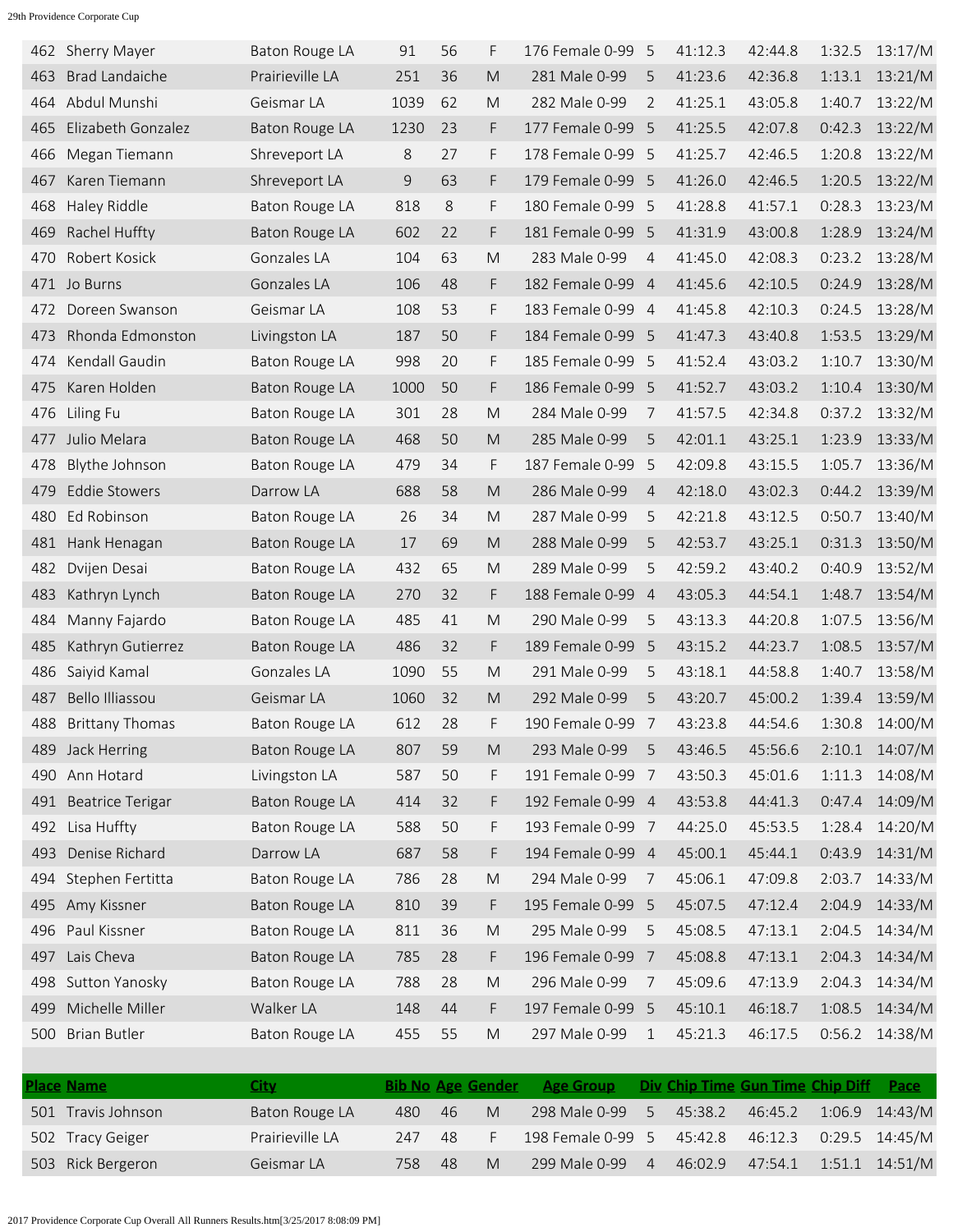|     | 504 Steven McGee      | Prairieville LA       | 1239 | 61 | M                                                                                                          | 300 Male 0-99     | 5              | 46:08.8 | 46:39.6 | 0:30.8 | 14:53/M        |
|-----|-----------------------|-----------------------|------|----|------------------------------------------------------------------------------------------------------------|-------------------|----------------|---------|---------|--------|----------------|
| 505 | Dick Farmer           | Geismar LA            | 1064 | 59 | M                                                                                                          | 301 Male 0-99     | 5              | 46:13.3 | 47:59.1 | 1:45.8 | 14:55/M        |
| 506 | Uzma Kamal            | Geismar LA            | 1065 | 52 | F                                                                                                          | 199 Female 0-99   | -5             | 46:15.6 | 47:57.2 | 1:41.5 | 14:55/M        |
| 507 | Nancy Farmer          | Gonzales LA           | 1088 | 55 | F                                                                                                          | 200 Female 0-99   | -5             | 46:16.3 | 48:00.1 | 1:43.7 | 14:55/M        |
| 508 | Felicia Graves        | Geismar LA            | 1025 | 56 | F                                                                                                          | 201 Female 0-99   | 2              | 46:18.7 | 47:57.1 | 1:38.4 | 14:56/M        |
| 509 | Ken Tipton            | Baton Rouge LA        | 1210 | 58 | M                                                                                                          | 302 Male 0-99     | 5              | 46:26.4 | 47:28.6 | 1:02.2 | 14:59/M        |
| 510 | Randy Aucoin          | Prairieville LA       | 423  | 30 | M                                                                                                          | 303 Male 0-99     | 7              | 46:33.1 | 47:27.3 | 0:54.1 | 15:01/M        |
| 511 | Avinash Karre         | Baton Rouge LA        | 417  | 31 | M                                                                                                          | 304 Male 0-99     | $\overline{4}$ | 46:41.8 | 46:57.4 | 0:15.5 | 15:04/M        |
| 512 | Jeremy Acosta         | Gonzales LA           | 648  | 43 | M                                                                                                          | 305 Male 0-99     | 5              | 46:49.0 | 48:13.9 | 1:24.9 | 15:06/M        |
| 513 | Jeff Liberty          | <b>Baton Rouge LA</b> | 413  | 55 | M                                                                                                          | 306 Male 0-99     | 4              | 47:02.2 | 47:16.3 | 0:14.1 | 15:10/M        |
| 514 | <b>Brian Buckel</b>   | Baton Rouge LA        | 342  | 59 | M                                                                                                          | 307 Male 0-99     | 5              | 47:23.9 | 49:13.8 | 1:49.9 | 15:17/M        |
| 515 | Joanne Buckel         | Zachary LA            | 351  | 58 | F                                                                                                          | 202 Female 0-99   | -5             | 47:24.2 | 49:13.7 | 1:49.5 | 15:17/M        |
| 516 | Kaitlyn Boudreaux     | Baton Rouge LA        | 341  | 30 | F                                                                                                          | 203 Female 0-99   | 5              | 47:25.9 | 49:13.8 | 1:47.9 | 15:18/M        |
| 517 | Ryan Rizzutto         | Baton Rouge LA        | 1125 | 32 | M                                                                                                          | 308 Male 0-99     | 7              | 47:42.3 | 49:04.1 | 1:21.8 | 15:23/M        |
| 518 | James Crawford        | Geismar LA            | 939  | 29 | M                                                                                                          | 309 Male 0-99     | 5              | 47:44.8 | 49:36.6 | 1:51.7 | 15:24/M        |
| 519 | <b>Brooke Todd</b>    | Geismar LA            | 956  | 24 | F                                                                                                          | 204 Female 0-99   | -5             | 47:53.8 | 49:38.2 | 1:44.4 | 15:27/M        |
| 520 | Melissa Savoy         | <b>Baton Rouge LA</b> | 1140 | 38 | F                                                                                                          | 205 Female 0-99   | 7              | 47:57.7 | 49:19.3 | 1:21.6 | 15:28/M        |
| 521 | Suzette Alleman       | Plaquemine LA         | 919  | 44 | F                                                                                                          | 206 Female 0-99   | - 7            | 47:59.2 | 49:31.8 | 1:32.6 | 15:29/M        |
| 522 | Michael Sanchez       | Denham Springs LA     | 929  | 40 | M                                                                                                          | 310 Male 0-99     | 3              | 48:04.8 | 49:32.5 | 1:27.7 | 15:30/M        |
| 523 | Anh Hughes            | Zachary LA            | 621  | 25 | F                                                                                                          | 207 Female 0-99   | 5              | 48:05.6 | 49:06.5 | 1:00.9 | 15:31/M        |
| 524 | Hunter Howard         | Baton Rouge LA        | 487  | 14 | M                                                                                                          | 311 Male 0-99     | 5              | 48:32.8 | 49:56.3 | 1:23.5 | 15:39/M        |
| 525 | David Lee             | Geismar LA            | 622  | 38 | M                                                                                                          | 312 Male 0-99     | 5              | 48:38.6 | 50:06.1 | 1:27.5 | 15:41/M        |
| 526 | Greta Gordon          | Geismar LA            | 634  | 50 | F                                                                                                          | 208 Female 0-99   | -5             | 48:42.7 | 49:55.4 | 1:12.7 | 15:43/M        |
| 527 | Amber Knight          | Gray LA               | 27   | 21 | F                                                                                                          | 209 Female 0-99   | -5             | 48:45.4 | 49:20.3 | 0:34.9 | 15:44/M        |
| 528 | Linda Cruz            | Geismar LA            | 741  | 54 | F                                                                                                          | 210 Female 0-99   | $\overline{4}$ | 48:45.8 | 50:42.6 | 1:56.7 | 15:44/M        |
| 529 | Kailey Dupre          | Gray LA               | 967  | 24 | F                                                                                                          | 211 Female 0-99   | - 5            | 48:46.2 | 49:21.5 | 0:35.3 | 15:44/M        |
| 530 | Marielle Howard       | <b>Baton Rouge LA</b> | 488  | 42 | F                                                                                                          | 212 Female 0-99 5 |                | 48:47.0 | 50:12.3 | 1:25.3 | 15:44/M        |
|     | 531 Sierra Geiger     | Prairieville LA       | 246  | 28 | F                                                                                                          | 213 Female 0-99 5 |                | 49:26.5 | 49:57.1 | 0:30.5 | 15:57/M        |
| 532 | Rhonda Cavalier       | Geismar LA            | 122  | 50 | F                                                                                                          | 214 Female 0-99 5 |                | 49:45.1 | 50:10.1 | 0:24.9 | 16:03/M        |
| 533 | Georgette Fontenot    | Baton Rouge LA        | 638  | 55 | F                                                                                                          | 215 Female 0-99 5 |                | 49:58.1 | 49:58.1 |        | 16:07/M        |
| 534 | Derrick Coco          | Gonzales LA           | 234  | 40 | M                                                                                                          | 313 Male 0-99     | 5              | 50:14.3 | 50:53.1 | 0:38.7 | 16:12/M        |
| 535 | Virgus Dickinson      | Geismar LA            | 942  | 64 | ${\sf M}$                                                                                                  | 314 Male 0-99     | 5              | 50:18.3 | 52:12.6 | 1:54.2 | 16:14/M        |
|     | 536 Francisca Comeaux | Baton Rouge LA        | 897  | 30 | F                                                                                                          | 216 Female 0-99   | - 5            | 50:36.3 | 52:37.2 | 2:00.8 | 16:19/M        |
| 537 | Mark Lineske          | Baton Rouge LA        | 56   | 46 | $\mathsf{M}% _{T}=\mathsf{M}_{T}\!\left( a,b\right) ,\ \mathsf{M}_{T}=\mathsf{M}_{T}\!\left( a,b\right) ,$ | 315 Male 0-99     | 5              | 50:52.3 | 51:30.8 | 0:38.5 | 16:25/M        |
| 538 | Katy Powers           | Prairieville LA       | 1074 | 41 | F                                                                                                          | 217 Female 0-99 5 |                | 50:55.6 | 52:03.8 | 1:08.2 | 16:25/M        |
| 539 | Miria Powers          | Prairieville LA       | 1085 | 5  | F                                                                                                          | 218 Female 0-99 5 |                | 50:55.6 | 52:03.8 | 1:08.2 | 16:25/M        |
| 540 | Inge Braspenning      | Geismar LA            | 1033 | 36 | F                                                                                                          | 219 Female 0-99 2 |                | 50:58.8 | 52:04.3 | 1:05.5 | 16:26/M        |
| 541 | Rickey Leblanc        | Baton Rouge LA        | 619  | 32 | $\mathsf{M}% _{T}=\mathsf{M}_{T}\!\left( a,b\right) ,\ \mathsf{M}_{T}=\mathsf{M}_{T}\!\left( a,b\right) ,$ | 316 Male 0-99     | 5              | 51:02.8 | 52:13.3 | 1:10.4 | 16:28/M        |
| 542 | Kelsey Roncancio      | Baton Rouge LA        | 821  | 24 | F                                                                                                          | 220 Female 0-99   | - 5            | 51:08.8 | 53:17.3 | 2:08.5 | 16:30/M        |
| 543 | Raemi Savoy           | Baton Rouge LA        | 822  | 24 | F                                                                                                          | 221 Female 0-99 5 |                | 51:08.8 | 53:17.1 | 2:08.2 | 16:30/M        |
| 544 | Rob Bayham            | Prairieville LA       | 1146 | 40 | M                                                                                                          | 317 Male 0-99     | 7              | 51:12.3 | 53:37.8 | 2:25.4 | 16:31/M        |
| 545 | Millie Coon           | Baton Rouge LA        | 474  | 62 | F                                                                                                          | 222 Female 0-99 5 |                | 51:15.1 | 52:09.1 | 0:53.9 | 16:32/M        |
|     | 546 Alia Powers       | Prairieville LA       | 1083 | 7  | F                                                                                                          | 223 Female 0-99 5 |                | 51:16.1 | 52:20.4 |        | 1:04.2 16:32/M |
|     |                       |                       |      |    |                                                                                                            |                   |                |         |         |        |                |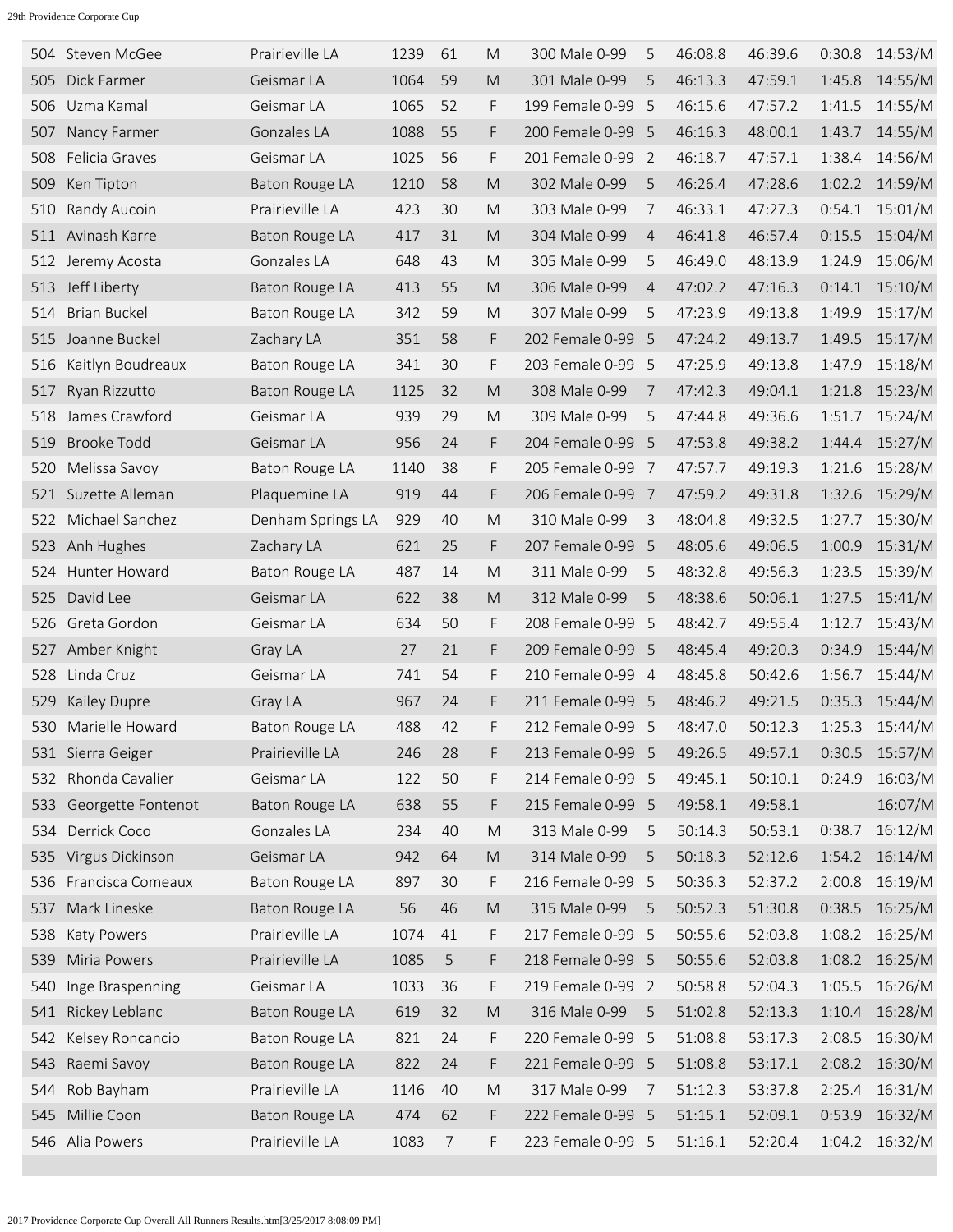| 547   | Wayne McElroy          | Zachary LA            | 412  | 62 | M                                                                                                          | 318 Male 0-99     | 4              | 51:18.8 | 52:56.1 | 1:37.3 | 16:33/M        |
|-------|------------------------|-----------------------|------|----|------------------------------------------------------------------------------------------------------------|-------------------|----------------|---------|---------|--------|----------------|
| 548   | Mike Coon              | Baton Rouge LA        | 473  | 69 | M                                                                                                          | 319 Male 0-99     | 5              | 51:19.3 | 52:14.1 | 0:54.8 | 16:33/M        |
| 549   | Karen Scott            | Geismar LA            | 760  | 39 | F                                                                                                          | 224 Female 0-99   | $\overline{4}$ | 51:21.9 | 53:04.8 | 1:42.9 | 16:34/M        |
| 550   | Joel Bayham            | Prairieville LA       | 1145 | 8  | M                                                                                                          | 320 Male 0-99     | 7              | 51:47.5 | 53:34.3 | 1:46.8 | 16:42/M        |
| 551   | Thanh-Thao Gabriel     | Geismar LA            | 1035 | 39 | F                                                                                                          | 225 Female 0-99   | -2             | 51:56.5 | 53:00.3 | 1:03.7 | 16:45/M        |
| 552   | Kristen Shelley        | Baton Rouge LA        | 454  | 36 | F                                                                                                          | 226 Female 0-99   | - 7            | 52:21.9 | 53:15.8 | 0:53.9 | 16:53/M        |
| 553   | Scott McConnell        | Baton Rouge LA        | 373  | 59 | M                                                                                                          | 321 Male 0-99     | 3              | 52:22.8 | 53:32.3 | 1:09.5 | 16:54/M        |
| 554   | Mary Esteve            | Geismar LA            | 743  | 52 | F                                                                                                          | 227 Female 0-99 4 |                | 52:22.9 | 53:19.1 | 0:56.2 | 16:54/M        |
| 555   | Larry Hebert           | Baton Rouge LA        | 404  | 57 | M                                                                                                          | 322 Male 0-99     | $\overline{4}$ | 52:23.2 | 52:55.8 | 0:32.6 | 16:54/M        |
| 556   | Stephanie Huynh        | Baton Rouge LA        | 371  | 30 | F                                                                                                          | 228 Female 0-99   | -3             | 52:24.1 | 53:32.3 | 1:08.2 | 16:54/M        |
| 557   | Patrick Pendergrass    | Baton Rouge LA        | 814  | 43 | M                                                                                                          | 323 Male 0-99     | 5              | 52:32.4 | 54:41.3 | 2:08.8 | 16:57/M        |
| 558   | Ledoris Paynes         | Baton Rouge LA        | 557  | 54 | F                                                                                                          | 229 Female 0-99   | - 7            | 52:39.5 | 54:38.3 | 1:58.8 | 16:59/M        |
| 559   | Shamyra Blackburn      | Geismar LA            | 726  | 32 | F                                                                                                          | 230 Female 0-99 4 |                | 52:55.2 | 55:03.6 | 2:08.3 | 17:04/M        |
| 560   | Caysie Bergeron        | Baton Rouge LA        | 387  | 38 | F                                                                                                          | 231 Female 0-99   | - 3            | 53:25.5 | 54:48.2 | 1:22.7 | 17:14/M        |
| 561   | Whitney Ambrose        | Baton Rouge LA        | 399  | 56 | M                                                                                                          | 324 Male 0-99     | 3              | 53:29.8 | 54:47.1 | 1:17.3 | 17:15/M        |
| 562   | <b>Spencer Herring</b> | Baton Rouge LA        | 809  | 24 | F                                                                                                          | 232 Female 0-99   | - 5            | 53:40.5 | 57:01.8 | 3:21.2 | 17:19/M        |
| 563   | Roxanna Herring        | <b>Baton Rouge LA</b> | 808  | 55 | F                                                                                                          | 233 Female 0-99 5 |                | 53:44.1 | 57:08.9 | 3:24.7 | 17:20/M        |
| 564   | Michelle Bayham        | Prairieville LA       | 1150 | 40 | F                                                                                                          | 234 Female 0-99   | - 7            | 53:52.1 | 55:39.6 | 1:47.5 | 17:23/M        |
| 565   | Misty Jones            | Denham Springs LA     | 157  | 40 | F.                                                                                                         | 235 Female 0-99 5 |                | 54:05.2 | 55:22.1 | 1:16.8 | 17:27/M        |
| 566   | Jennifer Monteleone    | Baton Rouge LA        | 138  | 35 | F                                                                                                          | 236 Female 0-99   | 7              | 54:05.5 | 55:21.1 | 1:15.5 | 17:27/M        |
| 567   | Jennifer Tipton        | Denham Springs LA     | 90   | 44 | F                                                                                                          | 237 Female 0-99 5 |                | 54:11.1 | 55:42.8 | 1:31.7 | 17:29/M        |
| 568   | Mary Case              | Baton Rouge LA        | 848  | 10 | F                                                                                                          | 238 Female 0-99 7 |                | 54:26.8 | 55:28.6 | 1:01.7 | 17:34/M        |
| 569   | <b>Matthew Powers</b>  | Prairieville LA       | 1084 | 43 | M                                                                                                          | 325 Male 0-99     | 5              | 54:31.0 | 55:42.5 | 1:11.5 | 17:35/M        |
| 570   | Nome Cruz              | Geismar LA            | 742  | 54 | M                                                                                                          | 326 Male 0-99     | $\overline{4}$ | 54:32.1 | 56:29.6 | 1:57.5 | 17:35/M        |
| 571   | Kristen Caughman       | Geismar LA            | 755  | 15 | F.                                                                                                         | 239 Female 0-99   | $\overline{4}$ | 54:32.1 | 56:29.9 | 1:57.7 | 17:35/M        |
| 572   | Sharon Caughman        | Geismar LA            | 756  | 49 | F                                                                                                          | 240 Female 0-99   | $\overline{4}$ | 54:33.3 | 56:31.1 | 1:57.7 | 17:36/M        |
| 573   | Robert Woods           | Geismar LA            | 776  | 51 | M                                                                                                          | 327 Male 0-99     | $\overline{4}$ | 54:40.3 | 56:31.3 | 1:50.9 | 17:38/M        |
| 574 - | Pat Woods              | Geismar LA            | 775  | 50 | F                                                                                                          | 241 Female 0-99   | -4             | 54:41.4 | 56:31.1 | 1:49.7 | 17:38/M        |
| 575   | Jeannette Bordelon     | Denham Springs LA     | 1153 | 45 | F                                                                                                          | 242 Female 0-99   | $\overline{7}$ | 54:44.6 | 56:49.3 | 2:04.7 | 17:39/M        |
| 576   | <b>Blake Coffey</b>    | Baton Rouge LA        | 1154 | 46 | ${\sf M}$                                                                                                  | 328 Male 0-99     | 7              | 54:49.4 | 56:49.8 | 2:00.4 | 17:41/M        |
| 577   | Andy Case              | <b>Baton Rouge LA</b> | 847  | 48 | $\mathsf{M}% _{T}=\mathsf{M}_{T}\!\left( a,b\right) ,\ \mathsf{M}_{T}=\mathsf{M}_{T}\!\left( a,b\right) ,$ | 329 Male 0-99     | 7              | 54:55.1 | 55:55.9 | 1:00.7 | 17:43/M        |
| 578   | Miranda Martin         | Houma LA              | 992  | 9  | F                                                                                                          | 243 Female 0-99 5 |                | 55:28.6 | 56:33.7 | 1:05.1 | 17:54/M        |
| 579   | Gretchen Mercer        | Baton Rouge LA        | 556  | 60 | F                                                                                                          | 244 Female 0-99 7 |                | 55:29.6 | 57:32.1 | 2:02.5 | 17:54/M        |
| 580   | Vanessa Landry         | Labadieville LA       | 189  | 55 | F                                                                                                          | 245 Female 0-99 5 |                | 55:33.1 | 57:28.8 | 1:55.7 | 17:55/M        |
| 581   | Terral Martin          | Houma LA              | 1012 | 39 | M                                                                                                          | 330 Male 0-99     | 5              | 55:42.2 | 56:47.4 | 1:05.1 | 17:58/M        |
|       | 582 Tanya Martin       | Houma LA              | 993  | 45 | F                                                                                                          | 246 Female 0-99   | -5             | 55:42.3 | 56:47.8 | 1:05.5 | 17:58/M        |
| 583   | Monique Singleton      | <b>Baton Rouge LA</b> | 349  | 40 | F                                                                                                          | 247 Female 0-99 5 |                | 55:48.5 | 57:37.3 | 1:48.7 | 18:00/M        |
| 584   | Devin Leblanc          | Ponchatoula LA        | 1143 | 51 | ${\sf M}$                                                                                                  | 331 Male 0-99     | 7              | 55:57.3 | 58:01.8 | 2:04.5 | 18:03/M        |
| 585   | Henry Martin           | Houma LA              | 991  | 14 | $\mathsf{M}% _{T}=\mathsf{M}_{T}\!\left( a,b\right) ,\ \mathsf{M}_{T}=\mathsf{M}_{T}\!\left( a,b\right) ,$ | 332 Male 0-99     | 5              | 55:58.8 | 57:01.4 | 1:02.5 | 18:03/M        |
| 586   | Karen Dunbar           | Saint Gabriel LA      | 238  | 41 | F                                                                                                          | 248 Female 0-99 5 |                | 56:05.9 | 56:41.3 | 0:35.4 | 18:05/M        |
| 587   | <b>Todd Lowery</b>     | Geismar LA            | 1082 | 52 | $\mathsf{M}% _{T}=\mathsf{M}_{T}\!\left( a,b\right) ,\ \mathsf{M}_{T}=\mathsf{M}_{T}\!\left( a,b\right) ,$ | 333 Male 0-99     | 5              | 56:07.9 | 57:54.3 | 1:46.4 | 18:06/M        |
| 588   | Lori Lowery            | Geismar LA            | 1066 | 51 | F                                                                                                          | 249 Female 0-99 5 |                | 56:12.3 | 57:54.8 | 1:42.5 | 18:08/M        |
| 589   | Stephanie Evans        | Baton Rouge LA        | 18   | 32 | F                                                                                                          | 250 Female 0-99 5 |                | 56:17.5 | 57:57.2 | 1:39.6 | 18:09/M        |
|       | 590 Joy Stoneham       | Baton Rouge LA        | 617  | 47 | F                                                                                                          | 251 Female 0-99 5 |                | 56:19.4 | 57:55.5 |        | 1:36.1 18:10/M |
|       |                        |                       |      |    |                                                                                                            |                   |                |         |         |        |                |